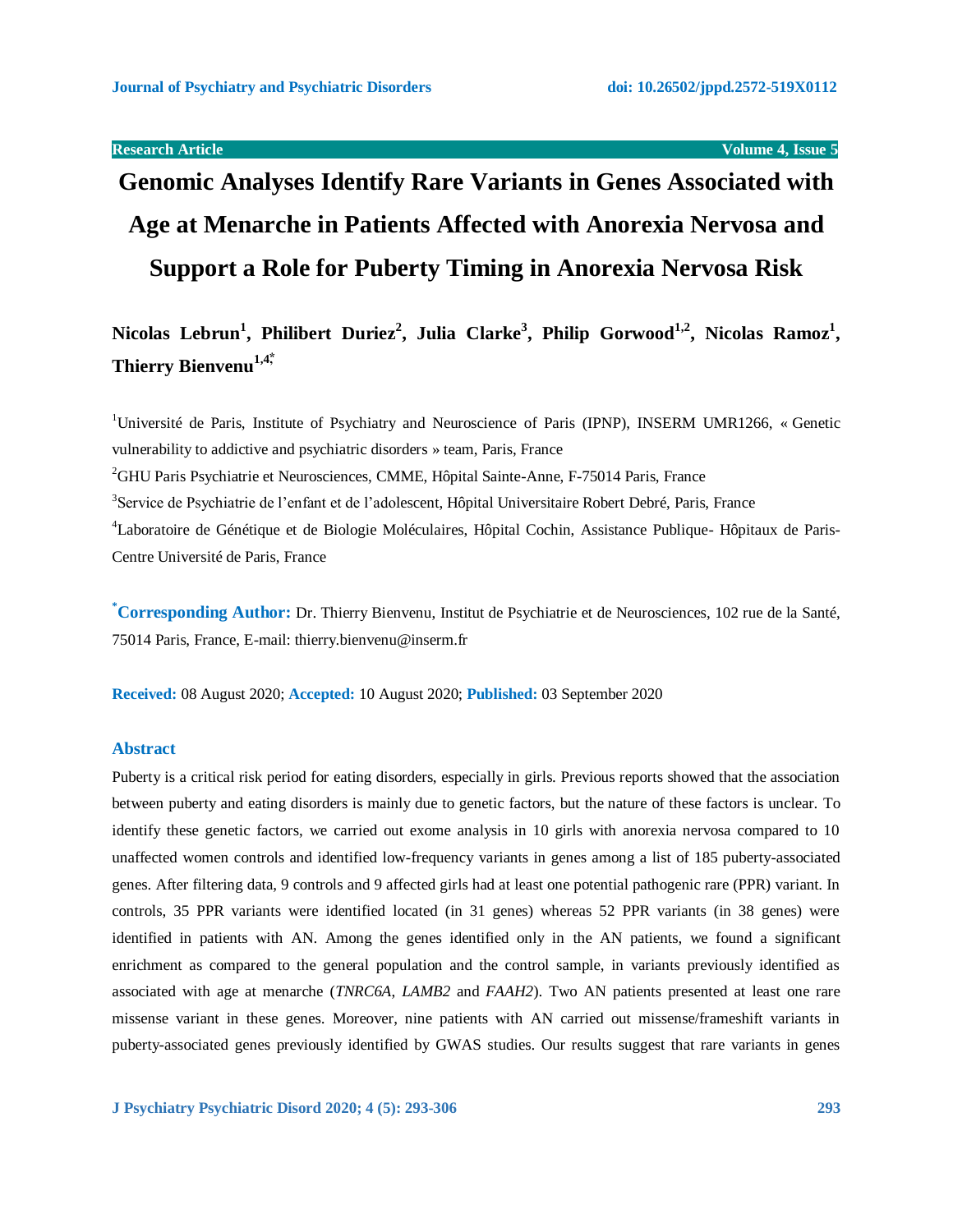involved in the timing of puberty such as *TNRC6A*, *LAMB2* and *FAAH2* may predispose to anorexia nervosa susceptibility during puberty.

**Keywords:** Anorexia nervosa; Puberty; Exome; TNRC6A; LAMB2; FAAH2

# **1. Introduction**

Puberty is the maturational process of the reproductive endocrine system that results in adult height and body proportion, in addition to the capacity to reproduce. The time of human puberty is highly variable, and sexually dimorphic. Known influences on the timing of this event in mammals include the light/dark cycle, lept in levels, and the increased expression of neurokinin B, kisspeptin, and their receptors, NK3R and KISS1R [1-3]. Moreover, over 20 genes carrying rare pathogenic variants have been identified in pubertal disorders, many of them encode critical components of the hypothalamic-pituitary-gonadal (HPG) axis [4]. Recent genome-wide association studies (GWAS) have also identified more than 100 candidate genes at loci associated with age at menarche (AAM) or voice breaking in males [5, 6].

Disordered pubertal timing affects up to 5% of adolescents and is associated with adverse health and psychosocial outcomes. Interestingly, early pubertal timing increases risk for eating disorders. For example, adolescents reporting a younger age at menarche are more likely to report bulimic symptomatology, and women with bulimia nervosa (BN) report an earlier age of menarche compared to women with anorexia nervosa (AN) or healthy controls. A population based study of adolescents also indicated that the median ages of onset for AN, BN and subthreshold eating disorders ranged between 12.3 and 12.6 years-old, which are quite similar to the average age of menarche in the general population (12.4 years-old) [7]. However, the mechanism by which pubertal timing increases risk for eating disorders is unclear. One of the major hypothesis is that the association between pubertal timing and eating disorders could be linked to common biological phenomena. Twin studies showed that eating disorder symptomatology is heritable. Genetic effects for eating disorders are also almost not present in prepubertal girls and increase markedly to approximately 50%-60% in advancing-pubertal girls and young adults [8-12]. Taken together, these findings raise the possibility that the genes involved in age of menarche play a role in the genetic influence on eating disorders. Up to now, only few studies showed that genetic factors that predispose girls to early menarche also increase eating disorders [13].

To better identify these genetic factors predisposing to eating disorders, we carried out an exome analysis in 10 girls with anorexia nervosa and in 10 unaffected women as controls, and searched for low-frequency variants among a list of 185 puberty-associated genes.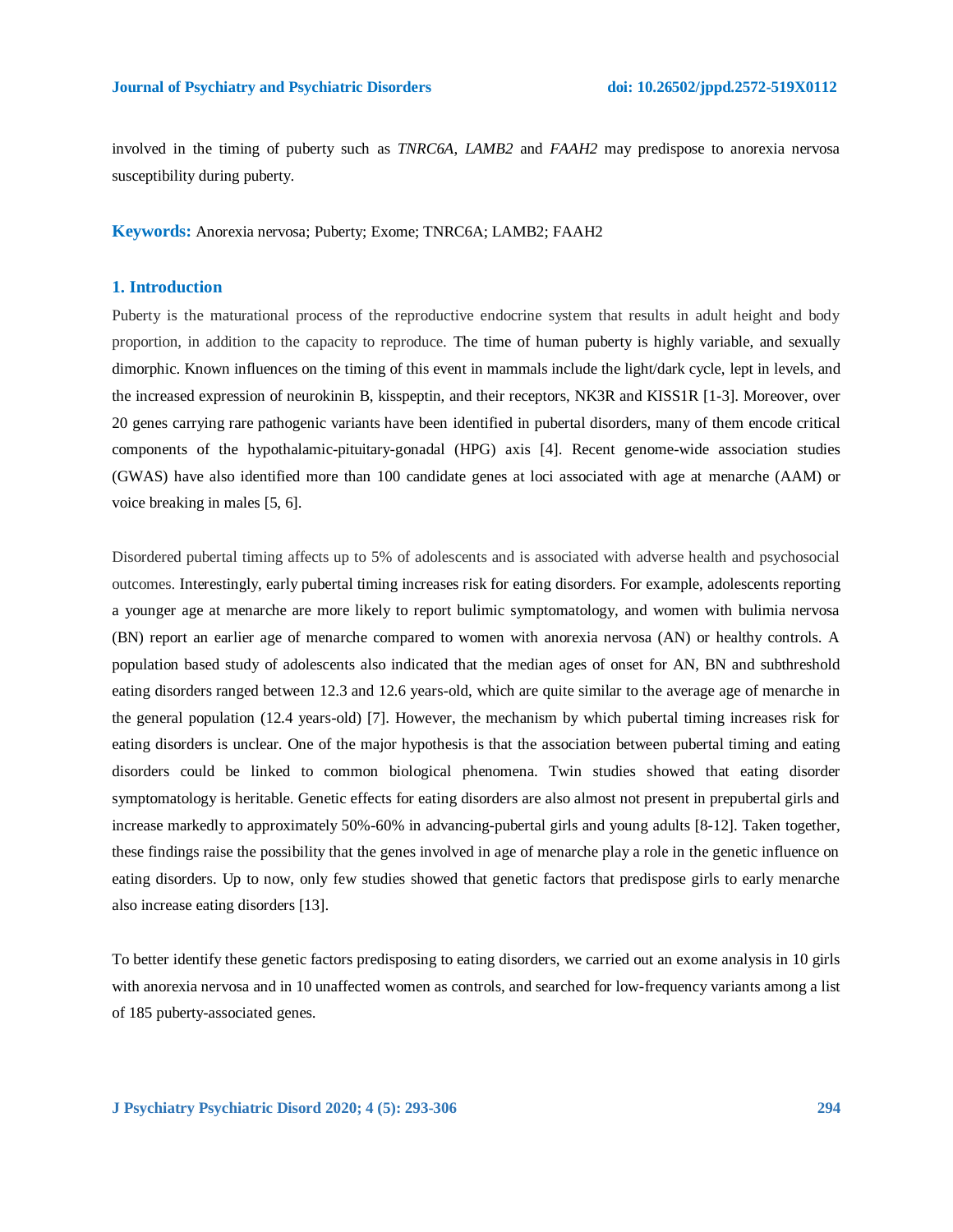# **2. Participants**

Patients with AN were recruited at the Clinique des Maladies Mentales et de l'Encéphale (CMME) (Hôpital Sainte-Anne, Paris, France). Diagnosis was made according to Diagnostic and Statistical Manual of Mental Disorders 5 (DSM5) scores. Individuals that consented to participation in the study had blood drawn for the collection of DNA and received a diagnostic interview administered by a trained research team member. Consensus diagnosis was obtained by agreement of clinicians specializing in AN. Eight individuals were considered as having a restrictivesubtype anorexia nervosa and two with the bulimia subtype. Three of these eating disorders (ED) patients are prepubertal at the time of the examination. Exclusion criteria included other types of ED than AN, confounding psychiatric diagnoses, for example, psychotic disorders, medical or neurological conditions causing weight loss. This cohort of patients consisted of 10 female individuals (13 to 47 years-old). Control group consists of 10 unaffected women. These controls were used to determine the frequency of rare variant in the different candidate genes.

### **3. Methods**

# **3.1 Whole exome analysis**

All individuals provided a signed informed written consent. Peripheral blood samples were collected from patients and controls in EDTA tubes. Genomic DNA was extracted from blood samples by a standard procedure using the Maxwell system (Promega, Madison, WI, USA) and the LEV DNA BLOOD AS 1290 kit (Promega, Madison, WI, USA). Whole exome capture, next-generation sequencing and data analysis were carried out by Cochin Institute and Paris Descartes Platform, respectively. Briefly, libraries were prepared from 3 μg genomic DNA extracted from whole blood using an optimized SureSelect Human Exome kit (Agilent) following the manufacturer's instructions. Captured, purified and clonally amplified libraries targeting the exome were then sequenced on a Nextseq 500 instrument (Illumina) according to the manufacturer's recommendations. Obtained sequence reads were aligned to the human genome (hg19) using BWA software. Downstream processing was carried out with the Genome analysis toolkit (GATK), SAMtools and Picard Tools [\(http://picard.sourceforge.net\)](http://picard.sourceforge.net/). Single-nucleotide variants and indels were subsequently called by the SAMtools suite (mpileup, beftools, vcfutil). All calls with a read coverage  $\leq 20 \times$  and a Phred-scaled SNP quality of ≤20 were filtered out. We only searched for variants in a list of 185 pubertyassociated genes (23 genes with known mutations in patients diagnosed with Kallmann syndrome, normosmic hypogonadotrophic hypogonadism or precocious puberty; 145 candidate genes near genetic variants identified in large-scale GWAS studies for age at menarche in women; 7 genes associated with age at menarche; and 10 literature-based genes) [14-17]. Variants were annotated with an in-house Paris Descartes bioinformatics platform pipeline based on the Ensembl database (release 67). Four consecutive filters were applied to narrow down the variants: 1- exonic or located in consensus splice junction  $(+/- 2$  bp); 2- non-synonymous; 3- located in a gene identified by an NM accession number (NM ); and 4- minor allele frequency (MAF)<1% (in gnomAD database [https://gnomad.broadinstitute.org/\)](https://gnomad.broadinstitute.org/). In all cases, sequences variant in a gene are numbered starting from the first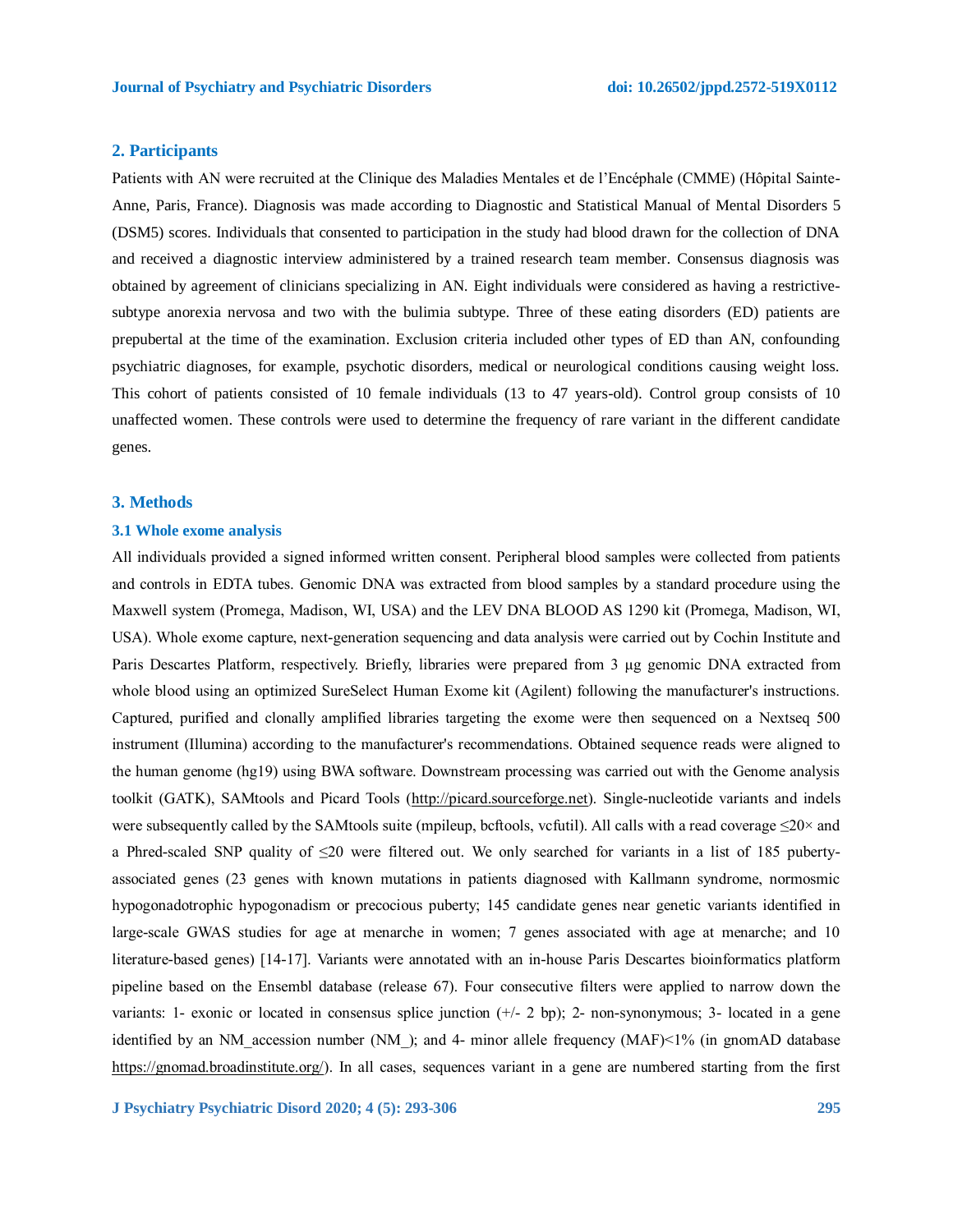base of the ATG codon, numbering based on the reference sequence. Description of the sequence (Human Genome Variation Society, http://www.hgvs.org/mutnomen/recs.html) was done with the assistance of Alamut Visual software version 2.4.2 (Interactive Biosoftware, Rouen, France).

# **3.2 Sanger sequencing**

DNA variants of interest were confirmed by PCR amplification and direct sequencing. DNA primer sequences and PCR conditions are available upon request to the corresponding author. Sequencing reactions were carried out with the BigDye Terminator v1.1 Cycle Sequencing Kit (Applied Biosystems, Courtaboeuf, France) and loaded on the ABI 3130XL genetic analyser (Applied Biosystems, Courtaboeuf, France). Results were visualized using the Sequencher software (Gene codes, Ann Arbor, United States).

# **3.3 In silico analysis of missense variants**

To find the influence of each missense variant on its protein structure that may have an important role in disease susceptibility, *in silico* analysis was performed. For each variant, bioinformatics tools (SIFT, MutationTaster, Polyphen-2) (https://www.interactive-biosoftware.com/alamut-visual/) were used to identify non-synonymous variant as possibly or probably damaging. These prediction tools are based on the degree of conservation of amino acid residues in sequence alignments derived from closely related sequences.

# **4. Results**

# **4.1 Rare variants identified in AN patients**

We performed exome sequencing for ten affected girls and 10 unaffected women as controls. In total 122,380 to 140,758 single nucleotide variants and 16,162 to 19,483 small deletions/insertions (1-10 bp) were identified across the exomes [18]. To identify genetic factors involved in anorexia and age of menarche, we search for low-frequency variants in genes among a list of 185 puberty-associated genes (Table 1). After filtering our data, it resulted in 9 affected individuals (9/10) at least one variant (no variant in patient NR279) (Table 2). In these patients, the number of variants varied from 2 (NR227) to 11(NR224) for each affected AN individual. In total, 52 variants were identified including 11 variants not previously described in all genomic databases (Table 2). One variant was a frameshift variant (*VGLL3*), two were in frame deletions (*SCRIB, GALNT10*) and all other variants were missense variants (Table 2). In total, variants were identified in 38 of the tested genes.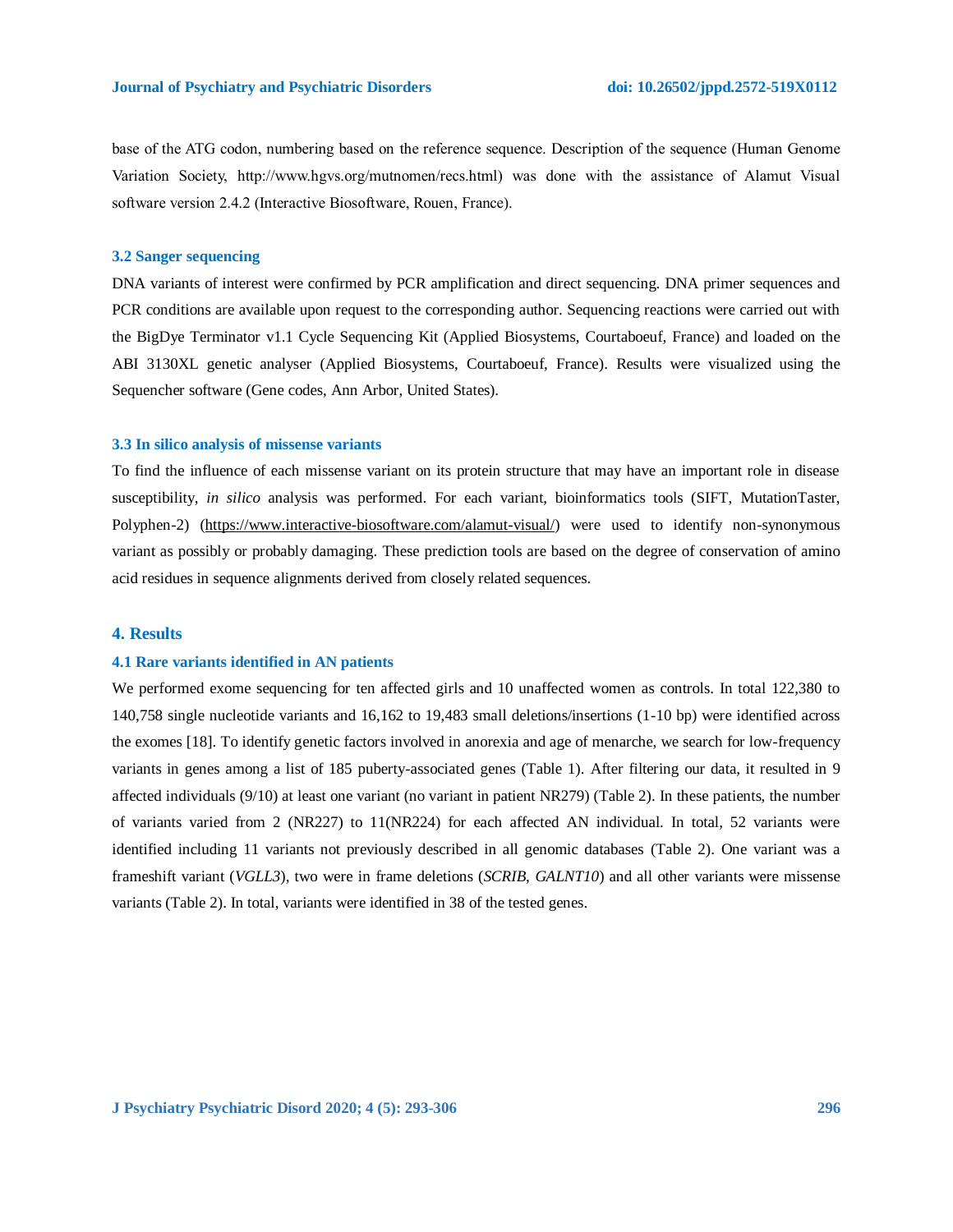|                                                                                                                                                                                                                                                                                                                                                                                                                                                           |                                                |                                                | Karyo                                                                                                                                                                                                                                                                                                                                                                                                                              | Gene nar                                 | RefSeq match transcrip                    | RefSeq mRNA ID                                           |                                                                                                                                       |
|-----------------------------------------------------------------------------------------------------------------------------------------------------------------------------------------------------------------------------------------------------------------------------------------------------------------------------------------------------------------------------------------------------------------------------------------------------------|------------------------------------------------|------------------------------------------------|------------------------------------------------------------------------------------------------------------------------------------------------------------------------------------------------------------------------------------------------------------------------------------------------------------------------------------------------------------------------------------------------------------------------------------|------------------------------------------|-------------------------------------------|----------------------------------------------------------|---------------------------------------------------------------------------------------------------------------------------------------|
| NSG0000024030<br><u>4860000018573</u><br>4860000011612                                                                                                                                                                                                                                                                                                                                                                                                    | 132558138<br>1177313<br>73365768               | 13266003                                       | q22.1<br>p15.3<br>p13.1<br>p13.1                                                                                                                                                                                                                                                                                                                                                                                                   | ACAD1<br>ADARB<br>ALMS1                  | NM_03216ta.t<br>NM_018702.4               | NM_03216<br>NM_01870<br>NM_01512<br>NM_00114             | bu et al. 201<br>x  et al. 201                                                                                                        |
|                                                                                                                                                                                                                                                                                                                                                                                                                                                           |                                                |                                                |                                                                                                                                                                                                                                                                                                                                                                                                                                    |                                          | W. 001141.                                |                                                          | etta et $\frac{1}{16}$ 2015<br>bu et al. 2                                                                                            |
| ENSG00000133794<br>11<br>NSG00000112249                                                                                                                                                                                                                                                                                                                                                                                                                   | 13276652<br>100508194                          | 13387266<br>10088137                           | p15.3<br>q16.3                                                                                                                                                                                                                                                                                                                                                                                                                     | ARNTL<br><b>SCC</b>                      | NM_006828.4                               | NM_001178<br>M_006829                                    | fou et al. 2017<br>lou et al. 2017                                                                                                    |
| 4SG/0000186666<br>4SG/0000119866                                                                                                                                                                                                                                                                                                                                                                                                                          | 49836043<br>60450520                           | 49843106<br>60554463                           | 313.1.<br>316.1                                                                                                                                                                                                                                                                                                                                                                                                                    | CDIN3<br>CL11A                           | NM_181708.3<br>NM_022893.4                | av. 18170)<br>av. 02280 <mark>:</mark>                   | bu et al. 201<br>bu et al. 201                                                                                                        |
| NSG0000017669                                                                                                                                                                                                                                                                                                                                                                                                                                             | 27654893                                       | 27722058                                       | 514.1                                                                                                                                                                                                                                                                                                                                                                                                                              | SDNF                                     | NM_001709.5                               | NM_001705                                                | lou et al. 201                                                                                                                        |
| 30000015191                                                                                                                                                                                                                                                                                                                                                                                                                                               | 1005<br>3714                                   | 702734                                         | 152<br>312                                                                                                                                                                                                                                                                                                                                                                                                                         | ENDE                                     | NM_152731.3                               | M CO<br>W. 15273                                         | ou et al.<br>bu et al. 201                                                                                                            |
| NSG00000112983<br>NSG00000185655<br>NSG00000188901<br>NSG00000112578                                                                                                                                                                                                                                                                                                                                                                                      | 138139766<br>39184176<br>122977570<br>41921499 | 138178086<br>39321550<br>122981834<br>41933046 | q31.2<br>q22.2<br>q24.1<br>p21.1                                                                                                                                                                                                                                                                                                                                                                                                   | 808<br>8WD                               |                                           | WM 139199<br>WM 139199<br>WM 001098<br>WM 004053         | <b>Example:</b><br>Example: 2017<br>Example: 2017<br>Example: 2017<br>Example: 2017                                                   |
|                                                                                                                                                                                                                                                                                                                                                                                                                                                           |                                                |                                                |                                                                                                                                                                                                                                                                                                                                                                                                                                    |                                          |                                           |                                                          |                                                                                                                                       |
|                                                                                                                                                                                                                                                                                                                                                                                                                                                           | 51630313                                       | 5216001                                        |                                                                                                                                                                                                                                                                                                                                                                                                                                    |                                          | M 020178.5                                |                                                          | bu et al. 201                                                                                                                         |
|                                                                                                                                                                                                                                                                                                                                                                                                                                                           |                                                |                                                | g22<br>g23<br>g31.5<br>g13.1                                                                                                                                                                                                                                                                                                                                                                                                       | A10<br>ADM                               |                                           | a <u>v (2017)</u><br>av 01433<br>av 01795<br>av 17570    | ou et al. 201<br>ou et al. 201                                                                                                        |
|                                                                                                                                                                                                                                                                                                                                                                                                                                                           |                                                |                                                |                                                                                                                                                                                                                                                                                                                                                                                                                                    |                                          |                                           |                                                          |                                                                                                                                       |
| NSG00000055813<br>VSG00000163660                                                                                                                                                                                                                                                                                                                                                                                                                          | 56183200<br>157146508                          | 56386172<br>157160760                          | 36.1<br>q25.3                                                                                                                                                                                                                                                                                                                                                                                                                      | CDC85/<br>CNL                            | NM_001080433.2                            | NM_001080433<br>M_02030                                  | fou et al. 2017<br>lou et al. 201                                                                                                     |
|                                                                                                                                                                                                                                                                                                                                                                                                                                                           |                                                | 263488<br>ICBB802                              | y22.3<br>112.2                                                                                                                                                                                                                                                                                                                                                                                                                     |                                          | NM_017780                                 | M_00101<br>M_01778                                       | pu et al. 201<br>pu et al. 201                                                                                                        |
| NSG0000010305                                                                                                                                                                                                                                                                                                                                                                                                                                             | 10480568                                       | 70623658                                       | 421                                                                                                                                                                                                                                                                                                                                                                                                                                | XX                                       | NM_015388.3                               | WV 01538                                                 | lou et al. 201                                                                                                                        |
|                                                                                                                                                                                                                                                                                                                                                                                                                                                           |                                                | 39791665<br>18782333                           | a14.1<br>b13.1                                                                                                                                                                                                                                                                                                                                                                                                                     | OGE<br>RTC                               | NM_020751<br>NM_015321                    | <b>M_0207</b>                                            | ou et al.                                                                                                                             |
| 00000010566                                                                                                                                                                                                                                                                                                                                                                                                                                               | 18683678                                       |                                                |                                                                                                                                                                                                                                                                                                                                                                                                                                    |                                          | NM_033225.6                               | M_01532                                                  | x  et al. 201                                                                                                                         |
| 180000018311<br>1800000175021<br>1800000140543<br>1800000170571                                                                                                                                                                                                                                                                                                                                                                                           | 2035353<br>12406431<br>88494440<br>3406032     | 4994972<br>12516117<br>68546675<br>4455307     | 123.2<br>126.1:<br>126.1<br>11.3:                                                                                                                                                                                                                                                                                                                                                                                                  | :<br>SMD1<br>:TBP2<br>€T1<br>€GAP        |                                           | VM 033225<br>VM 033225<br>VM 017306<br>VM 004746         | lou et al. 2017<br>lou et al. 2017<br>lou et al. 2017<br>lou et al. 2017                                                              |
|                                                                                                                                                                                                                                                                                                                                                                                                                                                           |                                                |                                                |                                                                                                                                                                                                                                                                                                                                                                                                                                    |                                          | NM 004746.4                               |                                                          |                                                                                                                                       |
|                                                                                                                                                                                                                                                                                                                                                                                                                                                           |                                                |                                                |                                                                                                                                                                                                                                                                                                                                                                                                                                    |                                          |                                           |                                                          | bu et al. 201                                                                                                                         |
|                                                                                                                                                                                                                                                                                                                                                                                                                                                           |                                                | 97995000<br>56954641                           | q32.2<br>p21.3<br>p12.1<br>q13.3                                                                                                                                                                                                                                                                                                                                                                                                   | XLK1<br>XPYD<br>XST                      | M_000110.4                                | M 003838<br>M 000116<br>M 183388<br>M 20703              | lou et al. 2017<br>lou et al. 2017<br>'ang et al. 2018 (m                                                                             |
|                                                                                                                                                                                                                                                                                                                                                                                                                                                           |                                                |                                                |                                                                                                                                                                                                                                                                                                                                                                                                                                    |                                          | NM_207034.3                               |                                                          |                                                                                                                                       |
| NSG00000132394<br>VSG0000011488                                                                                                                                                                                                                                                                                                                                                                                                                           | 128153481<br>184314405                         | 128408846<br>184335351                         | 421.3<br>42.                                                                                                                                                                                                                                                                                                                                                                                                                       | EEFSEC<br>IF4G1                          | NM_021937.5                               | NM_02193<br>M_19824-                                     | fou et al. 2017<br>lou et al. 2017                                                                                                    |
| 8G0000000183<br>8G0000024440                                                                                                                                                                                                                                                                                                                                                                                                                              |                                                | 15212961<br>18611031                           | 45.<br>47.                                                                                                                                                                                                                                                                                                                                                                                                                         |                                          | NM_004454.3                               | 84_00012<br>84_00445                                     | ou et al. 2011<br>ou et al. 2011                                                                                                      |
| VSG0000014245                                                                                                                                                                                                                                                                                                                                                                                                                                             | 7830233                                        | 7864976                                        | 513.2                                                                                                                                                                                                                                                                                                                                                                                                                              | V6.                                      |                                           | W. 145245                                                | lou et al. 2017                                                                                                                       |
| NSG0000014538-                                                                                                                                                                                                                                                                                                                                                                                                                                            | 119317250                                      | 119322138                                      | 11.2<br>426                                                                                                                                                                                                                                                                                                                                                                                                                        | ABP2                                     | NM_000134.4                               | M_17491<br>NM_00013                                      | netta et al. 2015<br>Yemacherko et al. 2016 (Menarche timir                                                                           |
| 800000168143<br>80000010783143<br>8000000077782<br>8000000165070                                                                                                                                                                                                                                                                                                                                                                                          | 5484677                                        | 54945098<br>101780981<br>38466834              | -<br> -<br> 24.3<br> 31.3                                                                                                                                                                                                                                                                                                                                                                                                          | FAMISS<br>FGF8<br>FGFR1<br>FLRT2         | NM_001010872<br>NM_033164.4               | WM 0010108<br>WM 0010108<br>WM 023110<br>WM 013231       | icu et al. 2017<br>Cu et al. 2017<br>Cu et al. 2017 (disease genea)<br>Cu et al. 2017; Yermechenko et al. 2016<br>emerath et al. 2013 |
|                                                                                                                                                                                                                                                                                                                                                                                                                                                           | 0177013<br>38400215<br>8553014                 |                                                |                                                                                                                                                                                                                                                                                                                                                                                                                                    |                                          |                                           |                                                          |                                                                                                                                       |
|                                                                                                                                                                                                                                                                                                                                                                                                                                                           |                                                |                                                |                                                                                                                                                                                                                                                                                                                                                                                                                                    |                                          | MM 019291 A                               |                                                          |                                                                                                                                       |
|                                                                                                                                                                                                                                                                                                                                                                                                                                                           | 11770176                                       |                                                | p21.<br>p14.<br>q12.                                                                                                                                                                                                                                                                                                                                                                                                               | RS3<br>SHB<br>TO                         | M_006653.5                                |                                                          | ou et al. 201                                                                                                                         |
|                                                                                                                                                                                                                                                                                                                                                                                                                                                           |                                                |                                                |                                                                                                                                                                                                                                                                                                                                                                                                                                    |                                          | M_0010804                                 | M_006653<br>M_000510<br>M_001060<br>M_001371             | ou et al. 201<br>ou et al. 201                                                                                                        |
| NSG0000003332                                                                                                                                                                                                                                                                                                                                                                                                                                             | 78215293                                       | 78418348                                       | q14.1                                                                                                                                                                                                                                                                                                                                                                                                                              | 3AB2                                     | NM_080491.3                               | NM_080491                                                | fou et al. 2017                                                                                                                       |
| VSG0000016457<br>\$6000011296                                                                                                                                                                                                                                                                                                                                                                                                                             | 154190730<br>42423431                          | 15442098<br>42721878                           | gis 2<br>13                                                                                                                                                                                                                                                                                                                                                                                                                        | ALNT<br>жR                               | M_198321<br>M. 000163.                    | M_19832<br>M_000163                                      | lou et al. 2017<br>ou et al. 2017                                                                                                     |
| NSG0000010612                                                                                                                                                                                                                                                                                                                                                                                                                                             | 3093866                                        | 3099325                                        | p14.3                                                                                                                                                                                                                                                                                                                                                                                                                              | HRHR<br>INPDA:                           | NM 000823.                                | NM_00082                                                 | chen et al. 2019 (sex-related                                                                                                         |
| ISG0000016326<br>0000014745                                                                                                                                                                                                                                                                                                                                                                                                                               | 468220                                         | 4472658                                        | 512                                                                                                                                                                                                                                                                                                                                                                                                                                |                                          | M_138335.1<br>M_0010831                   | M_13833<br>M_00108                                       | xu et al. 201                                                                                                                         |
| NSG0000010916                                                                                                                                                                                                                                                                                                                                                                                                                                             | 67739328                                       | 67754360                                       | p21.2<br>q13.2                                                                                                                                                                                                                                                                                                                                                                                                                     | <b>JNRHR</b>                             |                                           | VM_000406                                                | ou et al. 2017 (disease genes<br>ou et al. 2017 (disease genes                                                                        |
| NSG00000135972<br>NSG00000167191<br>NSG00000162771<br>NSG00000263001                                                                                                                                                                                                                                                                                                                                                                                      | 105241743<br>19856691                          | 105243481<br>19886167                          | $\frac{q12.1}{12.3}$                                                                                                                                                                                                                                                                                                                                                                                                               | 3PR45<br>3PRC5<br>3RID1<br>3TF2I         | NM_007227.:<br>NM_016235.<br>NM_017551.:  | av 007227<br>av 016236<br>av 017551<br>av 033001         | ou et al. 2017<br>ou et al. 2017<br>ou et al. 2017; Yermachenko et al. 2018<br>ing et al. 2018 (methylation)<br>ou et al. 2017        |
|                                                                                                                                                                                                                                                                                                                                                                                                                                                           | 85599552<br>74650231                           | 86366795<br>74760692                           |                                                                                                                                                                                                                                                                                                                                                                                                                                    |                                          |                                           |                                                          |                                                                                                                                       |
| \$G0000013725                                                                                                                                                                                                                                                                                                                                                                                                                                             |                                                | 5528262                                        |                                                                                                                                                                                                                                                                                                                                                                                                                                    |                                          |                                           |                                                          |                                                                                                                                       |
|                                                                                                                                                                                                                                                                                                                                                                                                                                                           | 55106460<br>57197838<br>29941260               | 57227601<br>2004588                            |                                                                                                                                                                                                                                                                                                                                                                                                                                    | n F⊿<br>ICRTR<br>ESXI<br>LA-A<br>IS6ST   | M_003865.3                                |                                                          |                                                                                                                                       |
|                                                                                                                                                                                                                                                                                                                                                                                                                                                           |                                                |                                                | p12.1<br>p14.3<br>p22.1<br>q14.3                                                                                                                                                                                                                                                                                                                                                                                                   |                                          | 1.000116.6<br>NM_002116.8<br>NM_004807.9  | M_001526<br>M_003865<br>M_002116<br>M_004807             | bu et al. 2017<br>bu et al. 2017 (di<br>bu et al. 2017<br>bu et al. 2017 (di                                                          |
| NSG00000179097                                                                                                                                                                                                                                                                                                                                                                                                                                            | 87990696                                       | 87993835                                       | 311.1                                                                                                                                                                                                                                                                                                                                                                                                                              | HTR18                                    |                                           | NM_000866                                                | fou et al. 2017                                                                                                                       |
| ISG0000007379<br>G0000019706                                                                                                                                                                                                                                                                                                                                                                                                                              | 18564373<br>15996909                           | 185825056<br>16011350                          | 42.<br>pS S                                                                                                                                                                                                                                                                                                                                                                                                                        | F2BI                                     |                                           | M_006548<br>M_00087                                      | lou et al. 201<br>yun et al. 201                                                                                                      |
| VSG0000014725<br>NSG000001448                                                                                                                                                                                                                                                                                                                                                                                                                             | 13127350<br>11890055                           | 13157880<br>11914606                           | 28.2<br>q13.3                                                                                                                                                                                                                                                                                                                                                                                                                      | 3SF                                      | NM 001555.5<br>NM_001015887.3             | NM_00155<br>M_00101                                      | unette et al. 2015<br>bu et al. 201                                                                                                   |
| G0000017456                                                                                                                                                                                                                                                                                                                                                                                                                                               |                                                | 13701108                                       | q22.3<br>q14.1                                                                                                                                                                                                                                                                                                                                                                                                                     | ORE                                      | NM_144717.4                               | av. 1447                                                 | ou et al. 201                                                                                                                         |
| G000011270                                                                                                                                                                                                                                                                                                                                                                                                                                                | 75021114                                       | 76072678                                       |                                                                                                                                                                                                                                                                                                                                                                                                                                    | MPG1<br>NHBA                             | NM_001563.4                               | NM_001563                                                | ou et al. 2017                                                                                                                        |
| 0000012264<br>0000017750                                                                                                                                                                                                                                                                                                                                                                                                                                  | 41667168<br>54283304                           | 41705834<br>54286783<br>13458323               | $\frac{1}{2}$ 14.1<br>212.2                                                                                                                                                                                                                                                                                                                                                                                                        |                                          | NM_002192<br>NM_024336                    | VM_00219<br>VM_00219<br>VM_01528<br>VM_00128             | bu et al. 2017<br>bu et al. 2017<br>bu et al. 2017<br>bu et al. 2017                                                                  |
|                                                                                                                                                                                                                                                                                                                                                                                                                                                           |                                                |                                                | 31.<br>24.                                                                                                                                                                                                                                                                                                                                                                                                                         |                                          | NM 001282534                              |                                                          |                                                                                                                                       |
|                                                                                                                                                                                                                                                                                                                                                                                                                                                           |                                                | 2002623                                        |                                                                                                                                                                                                                                                                                                                                                                                                                                    | CTD<br>DM3<br>DM4<br>DM4                 |                                           |                                                          | ou et al. 201                                                                                                                         |
|                                                                                                                                                                                                                                                                                                                                                                                                                                                           | 3835268                                        |                                                |                                                                                                                                                                                                                                                                                                                                                                                                                                    |                                          | NM_178863.5<br>NM_016604.4<br>NM_014663.5 | M_17886<br>M_01660<br>M_01466<br>M_01506                 | ou et al. 201<br>ou et al. 201                                                                                                        |
|                                                                                                                                                                                                                                                                                                                                                                                                                                                           |                                                |                                                | $\begin{array}{r} \frac{1}{2} \\ \frac{1}{2} \\ \frac{1}{2} \\ \frac{1}{2} \\ \frac{1}{2} \\ \frac{1}{2} \\ \frac{1}{2} \\ \frac{1}{2} \\ \frac{1}{2} \\ \frac{1}{2} \\ \frac{1}{2} \\ \frac{1}{2} \\ \frac{1}{2} \\ \frac{1}{2} \\ \frac{1}{2} \\ \frac{1}{2} \\ \frac{1}{2} \\ \frac{1}{2} \\ \frac{1}{2} \\ \frac{1}{2} \\ \frac{1}{2} \\ \frac{1}{2} \\ \frac{1}{2} \\ \frac{1}{2} \\ \frac{1}{2} \\ \frac{1}{2} \\ \frac{1}{$ |                                          |                                           |                                                          |                                                                                                                                       |
| NSG00000170498<br>ISG0000011601                                                                                                                                                                                                                                                                                                                                                                                                                           | 204190341<br>917287                            | 204196491<br>921005                            | q32.1<br>13.3                                                                                                                                                                                                                                                                                                                                                                                                                      | ass:                                     | NM_002256.4<br>NM 032551.5                | NM_002256<br>M_03255                                     | fou et al. 2017 (disease genes)<br>lou et al. 2017 (disease genes)                                                                    |
| 0000011892                                                                                                                                                                                                                                                                                                                                                                                                                                                | 13686031<br>49171598                           | 73225058                                       | ¢2                                                                                                                                                                                                                                                                                                                                                                                                                                 | JSS1R<br>LF12<br><b>GLHDC88</b>          | NM 173546.3                               | <b>M_007249</b><br>W. 17354                              | pu et al. 201<br>lou et al. 2017                                                                                                      |
| VSG00000185901<br>SG0000017203                                                                                                                                                                                                                                                                                                                                                                                                                            | 0121114                                        | 4917648<br>4913311                             | 21.3<br>21.3                                                                                                                                                                                                                                                                                                                                                                                                                       | AME                                      | <b>M OC</b>                               | <b>M_00229</b>                                           | netta et al. 2015                                                                                                                     |
| NSG0000174607                                                                                                                                                                                                                                                                                                                                                                                                                                             | 128241278                                      | 5704612<br>12825762                            | is2.1                                                                                                                                                                                                                                                                                                                                                                                                                              | KR                                       | NM_000230.3                               | VM_00100431<br>VM_000230                                 | ou et al. 201<br>ou et al. 2017 (disease genes                                                                                        |
|                                                                                                                                                                                                                                                                                                                                                                                                                                                           |                                                |                                                |                                                                                                                                                                                                                                                                                                                                                                                                                                    |                                          |                                           |                                                          |                                                                                                                                       |
| VSG00000116678<br>VSG00000205213<br>VSG00000167772<br>VSG00000168702                                                                                                                                                                                                                                                                                                                                                                                      | 65420652<br>27365061<br>104036616<br>140231423 | 65641559<br>27472790<br>10508333               | 1<br>131.3<br>14.1<br>116.3<br>122.2                                                                                                                                                                                                                                                                                                                                                                                               | EPR<br>GR4<br>N28E<br>RP1E               | NM_018490.5<br>NM_0010043<br>NM_018557.3  | M 002303<br>M 018490<br>M 01004<br>M 018557              | ou et al. 2017 (disease genes)<br>ou et al. 2017<br>ou et al. 2017<br>ou et al. 2017<br>ou et al. 2017                                |
|                                                                                                                                                                                                                                                                                                                                                                                                                                                           |                                                |                                                |                                                                                                                                                                                                                                                                                                                                                                                                                                    |                                          |                                           |                                                          |                                                                                                                                       |
|                                                                                                                                                                                                                                                                                                                                                                                                                                                           | 236435                                         | 2364786<br>6780711<br>9999424                  | $\frac{q11.5}{q23}$<br>$\frac{q23}{q16.5}$                                                                                                                                                                                                                                                                                                                                                                                         | MGE<br>MGE<br>KCHR2                      | VM_019066.5<br>VM_145160.1<br>VM_0010401  | a <u>v. 019066</u><br>av_145160<br>av_001040             | x  et al. 201                                                                                                                         |
|                                                                                                                                                                                                                                                                                                                                                                                                                                                           |                                                |                                                |                                                                                                                                                                                                                                                                                                                                                                                                                                    |                                          |                                           |                                                          | bu et al. 201<br>bu et al. 201                                                                                                        |
|                                                                                                                                                                                                                                                                                                                                                                                                                                                           |                                                |                                                |                                                                                                                                                                                                                                                                                                                                                                                                                                    |                                          |                                           |                                                          |                                                                                                                                       |
| .15                                                                                                                                                                                                                                                                                                                                                                                                                                                       | 23565674                                       | 23630075                                       | q11.2                                                                                                                                                                                                                                                                                                                                                                                                                              | MKRN3                                    | NM_005664.4                               | NM_005664                                                | lou et al. 2017 (disease gr                                                                                                           |
| 6<br>×                                                                                                                                                                                                                                                                                                                                                                                                                                                    | 125781161                                      | 125932034                                      | 423<br>211.2                                                                                                                                                                                                                                                                                                                                                                                                                       | <b>ICOA7</b>                             | NM_181782.5                               | M_181782                                                 | fou et al. 2017                                                                                                                       |
| NSG00000182636<br>NSG00000172260                                                                                                                                                                                                                                                                                                                                                                                                                          | 23685400<br>71395943                           | 23687305<br>72282530                           | 331.                                                                                                                                                                                                                                                                                                                                                                                                                               | IDN<br>IEGR                              | NM_002487.3<br>NM_173808.3                | av. 00248<br>av. 17380                                   | ou et al. 2017 (disease gr<br>ou et al. 2017                                                                                          |
| G0000018372                                                                                                                                                                                                                                                                                                                                                                                                                                               | 60565004<br>52038431                           | 69704668<br>6294111                            | q22.1<br>q11.2                                                                                                                                                                                                                                                                                                                                                                                                                     | NFAT!<br>PBWR                            | NM 138713.4                               | NM 138713<br><b>M_00528</b>                              | fou et al. 2017<br>bu et al. 2017                                                                                                     |
|                                                                                                                                                                                                                                                                                                                                                                                                                                                           | 3268060<br>381845                              | 38844028                                       |                                                                                                                                                                                                                                                                                                                                                                                                                                    |                                          | NM_153240.5                               | NM_014290                                                | ou et al.<br>lou et al. 2017                                                                                                          |
|                                                                                                                                                                                                                                                                                                                                                                                                                                                           |                                                |                                                | $\frac{q^{2}2.1}{q^{13.1}}$                                                                                                                                                                                                                                                                                                                                                                                                        | NPHP3<br>NPTXR                           |                                           |                                                          |                                                                                                                                       |
| 48G0000016929<br>48G0000015323                                                                                                                                                                                                                                                                                                                                                                                                                            |                                                |                                                |                                                                                                                                                                                                                                                                                                                                                                                                                                    | NRCB1<br>NR4A2                           |                                           |                                                          |                                                                                                                                       |
|                                                                                                                                                                                                                                                                                                                                                                                                                                                           | 30304206<br>15632443<br>20002761<br>13744757   | 30000300<br>156342341<br>200177421             | $\frac{21.2}{24.1}$<br>$\frac{24.1}{24.3}$                                                                                                                                                                                                                                                                                                                                                                                         | ikse<br>SMI                              | NM_000475.5<br>NM_006188.4<br>NM_205860.1 | WM 000475                                                | lou et al. 2017 (dis<br>lou et al. 2017<br>lou et al. 2017<br>lou et al. 2017                                                         |
|                                                                                                                                                                                                                                                                                                                                                                                                                                                           |                                                | 8502707<br>20                                  |                                                                                                                                                                                                                                                                                                                                                                                                                                    | TRK                                      | NM_022731.5                               |                                                          | pu et al. 201                                                                                                                         |
|                                                                                                                                                                                                                                                                                                                                                                                                                                                           |                                                |                                                | $\frac{q21.35}{q32.1}$<br>$p13.2$                                                                                                                                                                                                                                                                                                                                                                                                  |                                          |                                           | <b>av. 00618</b><br><b>av. 02273</b><br><b>av. 05816</b> | bu et al. 201<br>bu et al. 201                                                                                                        |
|                                                                                                                                                                                                                                                                                                                                                                                                                                                           | 101802574<br>111327483                         | 101997030<br>111330183                         | p21.1<br>431.3                                                                                                                                                                                                                                                                                                                                                                                                                     | <b>OLFM3</b><br>OR2KS                    |                                           | NM_058170<br>M_205859                                    | fou et al. 2017<br>lou et al. 2017                                                                                                    |
| SG00000178685<br>0000169                                                                                                                                                                                                                                                                                                                                                                                                                                  | 143977153                                      |                                                |                                                                                                                                                                                                                                                                                                                                                                                                                                    |                                          | NM_032789.5                               |                                                          |                                                                                                                                       |
| NSG00000171133<br>NSG0000017542                                                                                                                                                                                                                                                                                                                                                                                                                           | 96390333                                       | 144012772<br>31146805<br>96434143              | q24.3<br>p15.1<br>015                                                                                                                                                                                                                                                                                                                                                                                                              | ARP1<br>CDH7<br><b>CSK1</b>              | NM 000439.5                               | <b>av.</b> 032789<br><b>av.</b> 032457<br>NM 000439      | bu et al. 2011<br>bu et al. 2011<br>lou et al. 2017 (di                                                                               |
| SG0000012585<br>G0000016475                                                                                                                                                                                                                                                                                                                                                                                                                               | 1722610                                        | 1748457<br>700104                              | 512                                                                                                                                                                                                                                                                                                                                                                                                                                | <b>SK2</b>                               | <b>M 002</b>                              | <b>M_00250</b><br>M_000318                               | bu et al. 201<br>u et al. 201                                                                                                         |
|                                                                                                                                                                                                                                                                                                                                                                                                                                                           | 101020624                                      | 101129813                                      | 42.                                                                                                                                                                                                                                                                                                                                                                                                                                | PGR                                      | NM 000926.                                | VM_000926                                                | ou et al. 2017                                                                                                                        |
|                                                                                                                                                                                                                                                                                                                                                                                                                                                           |                                                |                                                |                                                                                                                                                                                                                                                                                                                                                                                                                                    |                                          |                                           |                                                          |                                                                                                                                       |
|                                                                                                                                                                                                                                                                                                                                                                                                                                                           |                                                | 46121178<br>68301821<br>1985/258<br>2516890    |                                                                                                                                                                                                                                                                                                                                                                                                                                    | HF217<br>NK3R1<br>$\frac{114}{000}$      | M_181523                                  |                                                          |                                                                                                                                       |
| NSG00000135385<br>NSG00000145675<br>NSG00000115896<br>NSG00000115138                                                                                                                                                                                                                                                                                                                                                                                      | 45929323<br>68215756<br>19780459<br>25160853   | 872765                                         |                                                                                                                                                                                                                                                                                                                                                                                                                                    |                                          | VM_006226.4<br>VM_000359.4                | M 016621<br>M 016621<br>M 006226<br>M 006226             |                                                                                                                                       |
|                                                                                                                                                                                                                                                                                                                                                                                                                                                           | 8725940<br>9960673                             |                                                |                                                                                                                                                                                                                                                                                                                                                                                                                                    |                                          |                                           |                                                          | bu ét ál. 2011<br>bu ét ál. 2011                                                                                                      |
|                                                                                                                                                                                                                                                                                                                                                                                                                                                           | 71771655                                       | 71785206                                       | p11.2<br>q13.1<br>q33.1<br>p23.3<br>p11.2<br>q18.2<br>p13                                                                                                                                                                                                                                                                                                                                                                          | OU1F<br>RDM1<br>RKAG<br>ROK <sub>2</sub> | NM_002733.5<br>NM_001126128               | av 00030<br>av 02162<br>av 00273<br>NM_001126126         | metta et al. 2015<br>fou et al. 2017 (disease genes)                                                                                  |
| $\mathbf{z}$                                                                                                                                                                                                                                                                                                                                                                                                                                              | 5302040                                        | 5314369                                        | p12.3<br>35.3                                                                                                                                                                                                                                                                                                                                                                                                                      | ROKR                                     | NM_000315.4                               | <b>M_144773</b>                                          | fou et al. 2017 (disease genes)                                                                                                       |
| NSG00000152266<br>NSG00000153707                                                                                                                                                                                                                                                                                                                                                                                                                          | 13492054<br>8314248                            | 13496181<br>1061272                            | z                                                                                                                                                                                                                                                                                                                                                                                                                                  |                                          |                                           | M_000315                                                 | lou et al. 2017<br>lou et al. 2017                                                                                                    |
| G00000152                                                                                                                                                                                                                                                                                                                                                                                                                                                 | 43525187<br>127968779                          | 4362366<br>12852067                            | 842                                                                                                                                                                                                                                                                                                                                                                                                                                | TPRE                                     | NM 002840                                 | NM 002840<br><b>M_00284</b>                              | fou et al. 2017<br>ou et al. 2017                                                                                                     |
|                                                                                                                                                                                                                                                                                                                                                                                                                                                           | 5753905<br>49940007                            | 50100045                                       |                                                                                                                                                                                                                                                                                                                                                                                                                                    | RBM6                                     | NM_002847<br>NM 005777.                   | <b>M_00</b><br>NM 005777                                 | 'ang et al. 2018 (methylatio<br>lou et al. 2017                                                                                       |
|                                                                                                                                                                                                                                                                                                                                                                                                                                                           | 10013240                                       | 1002227                                        | q22.33<br>q38.3<br>p21.31                                                                                                                                                                                                                                                                                                                                                                                                          | 쁞                                        |                                           |                                                          |                                                                                                                                       |
| 0000008051<br>0000010491<br>0000017906                                                                                                                                                                                                                                                                                                                                                                                                                    |                                                |                                                |                                                                                                                                                                                                                                                                                                                                                                                                                                    |                                          | NM_015725.<br>NM_020415.                  | WM 01572                                                 |                                                                                                                                       |
|                                                                                                                                                                                                                                                                                                                                                                                                                                                           |                                                |                                                | $\frac{13.2}{13.2}$                                                                                                                                                                                                                                                                                                                                                                                                                |                                          | NM 134261                                 | M_02494<br>M_13426                                       | bu et al. 2017<br>bu et al. 2017<br>bu et al. 2017<br>bu et al. 2017                                                                  |
|                                                                                                                                                                                                                                                                                                                                                                                                                                                           |                                                |                                                |                                                                                                                                                                                                                                                                                                                                                                                                                                    |                                          | VM_006917                                 |                                                          | ou et al. 201<br>ou et al.                                                                                                            |
|                                                                                                                                                                                                                                                                                                                                                                                                                                                           |                                                |                                                | a23<br>a33<br>a24                                                                                                                                                                                                                                                                                                                                                                                                                  |                                          |                                           | M 00691<br>M 00117<br>M_18270                            | lou et al. 2017                                                                                                                       |
|                                                                                                                                                                                                                                                                                                                                                                                                                                                           | 177923056<br>119892730                         | 177984303<br>119944657                         | 45.2<br>q26.11                                                                                                                                                                                                                                                                                                                                                                                                                     | EC16B<br>EC238                           | NM_007190.4                               | NM_033127<br>M_007190                                    | lou et al. 2017                                                                                                                       |
| G00000075213<br>G00000112246                                                                                                                                                                                                                                                                                                                                                                                                                              | 8325577<br>10038501                            | 8449272                                        | q21.11<br>q18.3                                                                                                                                                                                                                                                                                                                                                                                                                    | EMA3A<br>IM1                             | VM_006080.3                               | <b>M_006080</b><br><b>M_005068</b>                       | lou et al. 2017 (disease genes<br>lou et al. 2017                                                                                     |
| SG00000142082                                                                                                                                                                                                                                                                                                                                                                                                                                             | 215030                                         | 236931                                         | p15.5                                                                                                                                                                                                                                                                                                                                                                                                                              | <b>SIRTS</b>                             | NM 012239.6                               | NM 012230                                                | fou et al. 2017                                                                                                                       |
|                                                                                                                                                                                                                                                                                                                                                                                                                                                           |                                                |                                                |                                                                                                                                                                                                                                                                                                                                                                                                                                    |                                          |                                           |                                                          | u et al.                                                                                                                              |
|                                                                                                                                                                                                                                                                                                                                                                                                                                                           | 47206322<br>168661733                          | 47251603<br>169301125                          | q21.1<br>q35.1                                                                                                                                                                                                                                                                                                                                                                                                                     | KORS<br>LIT3                             |                                           | VM_00103780<br>VM_003062                                 | ou et al. 2017                                                                                                                        |
|                                                                                                                                                                                                                                                                                                                                                                                                                                                           |                                                |                                                |                                                                                                                                                                                                                                                                                                                                                                                                                                    |                                          |                                           |                                                          | disease genes                                                                                                                         |
|                                                                                                                                                                                                                                                                                                                                                                                                                                                           | 94207611<br>94207696<br>18171 192              | 94291292<br>37987422<br>18171443               | $\frac{223}{13.1}$<br>28.3                                                                                                                                                                                                                                                                                                                                                                                                         | BMARCA<br>BOX10<br>BOX2                  | M_006941.<br>M_003106.                    | M_020150<br>M_006941<br>M_003106                         | u et al. 2017<br>u et al. 2017<br>u et al. 2017                                                                                       |
| 50000016521                                                                                                                                                                                                                                                                                                                                                                                                                                               | 11149603                                       | 11151259                                       | œ.                                                                                                                                                                                                                                                                                                                                                                                                                                 |                                          | M_139164.                                 | M 001308                                                 | u et al. 2017                                                                                                                         |
|                                                                                                                                                                                                                                                                                                                                                                                                                                                           | 54968727<br>57010000                           |                                                | $rac{q}{q}$                                                                                                                                                                                                                                                                                                                                                                                                                        | TARE<br>DBF                              |                                           |                                                          |                                                                                                                                       |
| 16                                                                                                                                                                                                                                                                                                                                                                                                                                                        | 30085793                                       | 30091887                                       | 311.2                                                                                                                                                                                                                                                                                                                                                                                                                              | AC3<br>ACR3<br>3KBT                      | t_013251<br>t_001059                      | M_17850<br>M_01325<br>M_001058<br>NM_004608              | lou et al. 2017<br>lou et al. 2017 (c<br>lou et al. 2017 (c<br>ie geres), Lu<br>fou et al. 2017                                       |
| 5                                                                                                                                                                                                                                                                                                                                                                                                                                                         | 134114681                                      | 134151885                                      | q31.1                                                                                                                                                                                                                                                                                                                                                                                                                              | CF)                                      | NM_003202.5                               | M_00320                                                  | lou et al. 2017                                                                                                                       |
|                                                                                                                                                                                                                                                                                                                                                                                                                                                           | 167284790<br>111316184                         | 16826415<br>11134424                           | 434<br>434                                                                                                                                                                                                                                                                                                                                                                                                                         | ENM<br>EX29                              | NM_152324.3                               | avi_00108042<br>4Vi_152324                               | bu et al. 2011<br>bu et al. 2011                                                                                                      |
|                                                                                                                                                                                                                                                                                                                                                                                                                                                           | 24117153                                       | 24405756                                       | 242                                                                                                                                                                                                                                                                                                                                                                                                                                | THRE                                     |                                           | NM_00046                                                 | lou et al. 2017                                                                                                                       |
| G0000015136                                                                                                                                                                                                                                                                                                                                                                                                                                               | 8063861<br>13303839                            | 806835<br>133397792                            | ş14                                                                                                                                                                                                                                                                                                                                                                                                                                | MEM10                                    | NM_003251.4                               | <b>M_00325</b>                                           | bu et al. 201<br>ou et al.                                                                                                            |
|                                                                                                                                                                                                                                                                                                                                                                                                                                                           | 663877                                         | 677406                                         | $\frac{q2}{p253}$                                                                                                                                                                                                                                                                                                                                                                                                                  | <b>TMEM18</b>                            | NM_152834.4                               | NM_023943<br>NM_152834                                   | lou et al. 2017                                                                                                                       |
| VSG000001642<br>4SG0000010677                                                                                                                                                                                                                                                                                                                                                                                                                             |                                                | 10911994                                       |                                                                                                                                                                                                                                                                                                                                                                                                                                    |                                          |                                           |                                                          |                                                                                                                                       |
|                                                                                                                                                                                                                                                                                                                                                                                                                                                           | 109015135<br>105694541<br>74235387             | IUS77882<br>7454442                            |                                                                                                                                                                                                                                                                                                                                                                                                                                    |                                          | NM 032012.<br>NM 018112.5<br>NM 015278.5  |                                                          | bu et al. 2017<br>bu et al. 2017<br>bu et al. 2017<br>bu et al. 2017                                                                  |
| 50000013552                                                                                                                                                                                                                                                                                                                                                                                                                                               | 24610209<br>18591455                           | 2482763                                        | $\frac{1}{251.3}$<br>$\frac{1}{251.3}$<br>$\frac{1}{251.1}$                                                                                                                                                                                                                                                                                                                                                                        | TMEM24<br>TMEM38<br>TNN3K<br>TNRC8A      | NM 014494<br>M_004593.3                   | MA 032012                                                | netta et al. 2<br>bu et al. 201                                                                                                       |
|                                                                                                                                                                                                                                                                                                                                                                                                                                                           |                                                | 18593810<br>8682694                            |                                                                                                                                                                                                                                                                                                                                                                                                                                    |                                          |                                           |                                                          | xu et al. 20                                                                                                                          |
| VSG000000000                                                                                                                                                                                                                                                                                                                                                                                                                                              | 101451564                                      | 101872562                                      | q27.2<br>p15.4<br>q22.3<br>421                                                                                                                                                                                                                                                                                                                                                                                                     | 2A26<br>EMB<br>EMT<br><b>TRPOS</b>       | M_001031712<br>NM_004821.6                | M_00459<br>M_01481<br>M_00103<br>NM 004621               | ou et al.<br>fou et al. 2017                                                                                                          |
|                                                                                                                                                                                                                                                                                                                                                                                                                                                           | 74733152                                       | 74766878                                       | 31.                                                                                                                                                                                                                                                                                                                                                                                                                                | YWS                                      | M_138467.3                                | M_13846                                                  | lou et al. 201                                                                                                                        |
| 300000182171<br>300000156091                                                                                                                                                                                                                                                                                                                                                                                                                              | 49805209<br>69480165                           | 49813953<br>69526014                           | p21.31<br>q13.3                                                                                                                                                                                                                                                                                                                                                                                                                    |                                          | M_003335.3                                | ilaal 003335<br>ilaal 021136                             | ou et al. 2017<br>emacheriko et a                                                                                                     |
|                                                                                                                                                                                                                                                                                                                                                                                                                                                           | 47841537                                       | 47943048                                       | q13.11                                                                                                                                                                                                                                                                                                                                                                                                                             | VDR                                      |                                           | NM_000376                                                | lou et al. 201                                                                                                                        |
| G000002065                                                                                                                                                                                                                                                                                                                                                                                                                                                | 2085130                                        | 3201145<br>2090952                             | 512                                                                                                                                                                                                                                                                                                                                                                                                                                | GLL:<br>IDR1                             | NM_016206.4<br>NM_018117.1                | <b>M_016206</b><br>M_01811                               | xu et al. 201<br>u et al. 2017                                                                                                        |
| NSG00000107651<br>NSG0000016310<br>NSG00000145934<br>NSG00000153495<br>NSG00000162623                                                                                                                                                                                                                                                                                                                                                                     | 100376418                                      | 10053030                                       | p8 1<br>132 2                                                                                                                                                                                                                                                                                                                                                                                                                      | WDR24                                    | NM 018031.6                               | W. 024515                                                | ou et al. 2017                                                                                                                        |
|                                                                                                                                                                                                                                                                                                                                                                                                                                                           |                                                | 101505                                         |                                                                                                                                                                                                                                                                                                                                                                                                                                    |                                          |                                           |                                                          | su et al. 2017<br>imerath et al. 2013<br>su et al. 2017<br>imracherko et al. 2016 (Menarche timing)<br>iss et al. 2017                |
| VSG0000017226                                                                                                                                                                                                                                                                                                                                                                                                                                             | 49007062<br>6057807<br>69762306                | 6124427<br>ISO4174                             | 21.3<br>13.2<br>22.1                                                                                                                                                                                                                                                                                                                                                                                                               | VDRE<br>VDRE<br>VWP                      |                                           | M 018031<br>M 015253<br>M 199424                         | ou et al. 2017<br>bu et al. 2017<br>bu et al. 2017<br>bu et al. 2017                                                                  |
|                                                                                                                                                                                                                                                                                                                                                                                                                                                           | 43065176                                       | 4319202<br>I1157784                            | p12<br>q31.3                                                                                                                                                                                                                                                                                                                                                                                                                       | NF13                                     | M_133464.5                                | M 00343<br><u>M_13346</u>                                | x  et al. 201<br>ou et al. 201                                                                                                        |
| NSG0000017825<br>NSG0000017931<br>NSG0000019837                                                                                                                                                                                                                                                                                                                                                                                                           | 88059255<br>205767986                          | 88144664<br>205775482                          | p11.1<br>q32.1                                                                                                                                                                                                                                                                                                                                                                                                                     | ZNF654<br>RAB29                          | NM_001350134.2<br>NM_003929.3             | MM_00135013                                              | lou et al. 2017<br>ou et al. 2017                                                                                                     |
| ENSG00000179455<br>NSG00000111912<br>NSG00000102908<br>NSG00000221890<br>NSG00000118733<br>NSG00000082175<br>NSG00000163421<br>NSG00000101292<br>NSG00000142941<br>NSG0000000453-<br>NSG00000120341<br>ENSG00000215474<br>ENSG00000184347<br>NSG00000149922<br>NSG00000081051<br>NSG00000151091<br>NSG00000151353<br>ENSG00000137672<br>NSG0000011142-<br>NSG0000017647.<br>ENSG00000175105<br>ENSG00000117280<br>ENSG00000188511<br>$\overline{z}$<br>12 | 4941452<br>40191426                            | 49657542<br>40215575                           | q13.3<br>q13.2                                                                                                                                                                                                                                                                                                                                                                                                                     | $220$ f3<br>MKL2/M                       | NM_001289922<br>10NM_002446.3             |                                                          | ou et al. 2017<br>Hou et al. 2017                                                                                                     |

**Table 1:** List of the puberty-associated genes selected in the analysis of exome**.**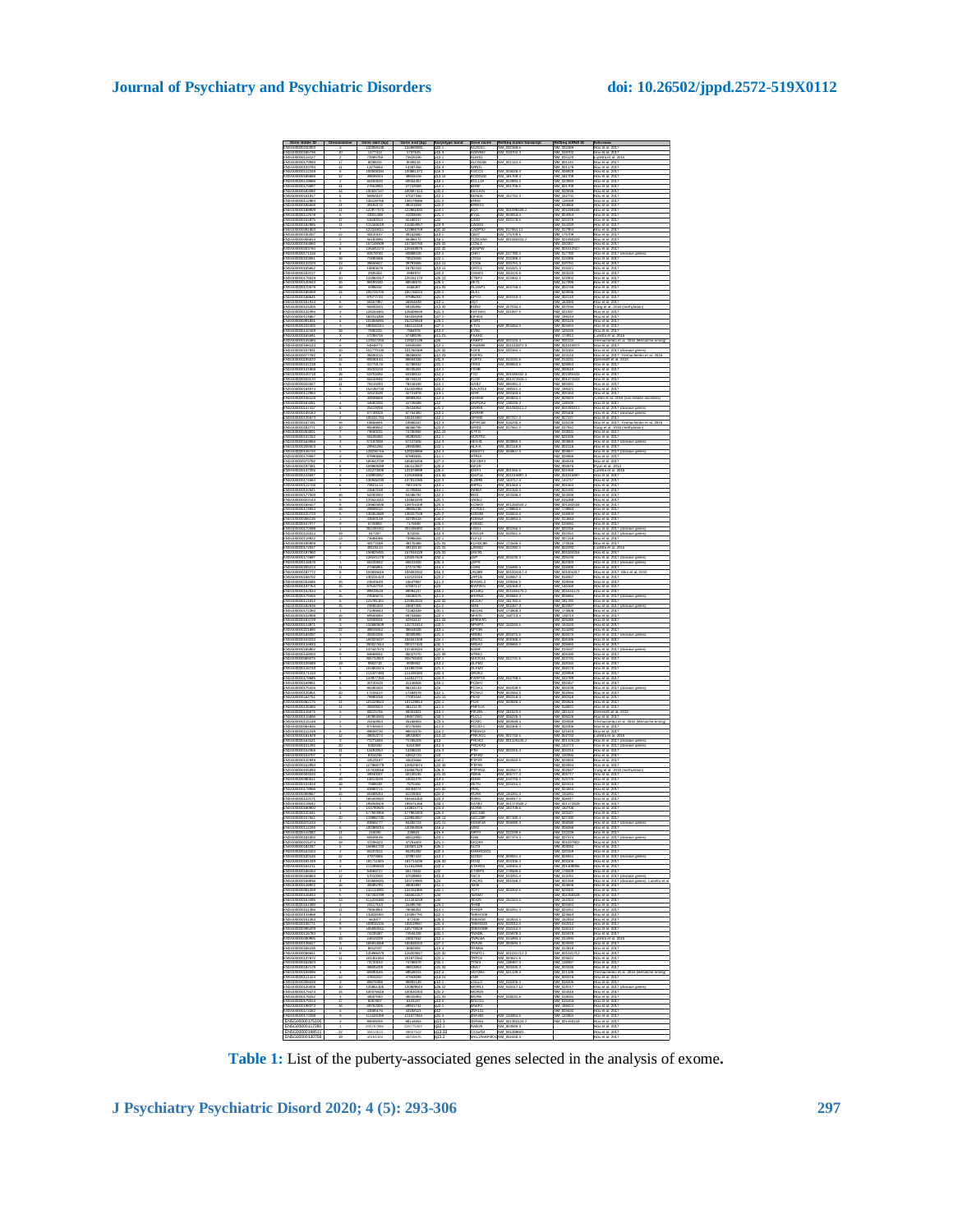# **Journal of Psychiatry and Psychiatric Disorders doi: 10.26502/jppd.2572-519X0112**

| Family       | Gene              | Substitution   | Variant          | <b>SIFT</b> | Polyphen          | gnomAD      |
|--------------|-------------------|----------------|------------------|-------------|-------------------|-------------|
| NR147        | <b>CSMD1</b>      | c.2396C>G      | T799S            | Tolerated   | Possibly damaging | Unknown     |
| NR147        | ESR1              | c.16C>T        | H <sub>6</sub> Y | Tolerated   | Possibly damaging | 915/279476  |
| NR147        | ALOX15B           | c.769C>T       | L257F            | Deleterious | Probably damaging | 958/2828487 |
| NR147        | <b>GHR</b>        | c.469C>T       | <b>R157C</b>     | Deleterious | Benign            | 1107/282250 |
| NR147        | <b>DST</b>        | c.3336G>C      | E1112D           | Tolerated   | Probably damaging | 952/281446  |
| NR147        | MAGEL2            | c.260C>T       | <b>P87L</b>      | Tolerated   | Benign            | Unknown     |
| NR147        | GALNT10           | c.145_153dup   | p.Pro49_Ala51dup |             |                   | 0.014       |
| <b>NR15</b>  | TNRC6A            | c.4804G>A      | G1602S           | Tolerated   | Probably damaging | 60/282866   |
| <b>NR15</b>  | FAAH2             | c.820C>T       | R274C            | Deleterious | Probably damaging | 11/204712   |
| <b>NR15</b>  | <b>NPTXR</b>      | c.1423T>C      | W475R            | Deleterious | Probably damaging | Unknown     |
| <b>NR15</b>  | GPRC5B            | c.793G>T       | D265Y            | Deleterious | Probably damaging | 192/282294  |
| <b>NR15</b>  | PROKR2            | c.518T>G       | L173R            | Deleterious | Possibly damaging | 621/282842  |
| <b>NR15</b>  | LAMB <sub>2</sub> | c.3674G>A      | G1225D           | Deleterious | Probably damaging | 52/282050   |
| <b>NR15</b>  | PARP10            | c.2170C>G      | R724G            | Tolerated   |                   | Unknown     |
| <b>NR180</b> | <b>PTPRD</b>      | c.2721G>T      | M907I            | Tolerated   | Benign            | Unknown     |
| <b>NR180</b> | SIX6              | c.385G>A       | E129K            | Deleterious | Probably damaging | 1144/282412 |
| <b>NR180</b> | <b>BEGAIN</b>     | c.526G>A       | D176N            | Deleterious | Probably damaging | 1240/253934 |
| <b>NR180</b> | IGF2R             | c.1063G>A      | D355N            | Tolerated   | Benign            | 374/281644  |
| <b>NR191</b> | LRPIB             | c.7420G>A      | G2474S           | Deleterious | Possibly damaging | 1548/281550 |
| NR191        | <b>DST</b>        | c.5095G>A      | E1699K           | Tolerated   | Probably damaging | 103/282440  |
| NR191        | NPHP3             | c.1714T>G      | S572A            | Tolerated   | Benign            | 8/282696    |
| NR191        | PTPRN2            | c.1969G>A      | D657N            | Tolerated   | Possibly damaging | 6/282600    |
| NR191        | CSMD1             | c.9925G>T      | A3309S           | Deleterious | Benign            | 1/249044    |
| <b>NR195</b> | NPHP3             | c.3904G>T      | p.A1302S         | Tolerated   | Probably damaging | Unknown     |
| NR195        | <b>IMPG1</b>      | c.1228C>A      | P410T            | Tolerated   | Possibly damaging | 24/282378   |
| <b>NR195</b> | WDR11             | c.2962G>A      | <b>E988K</b>     | Deleterious | Possibly damaging | 501/282436  |
| <b>NR195</b> | LEKR1             | c.822G>C       | M274I            | Tolerated   | Benign            | 327/172706  |
| NR195        | PTPRN2            | c.590C>G       | A197G            | Tolerated   | Benign            | 987/277654  |
| NR195        | FLRT2             | c.1174A>G      | S392G            | Tolerated   | Benign            | 437/282752  |
| <b>NR224</b> | VGLL3             | c.357del       | Glu119Aspfs*11   |             |                   | Unknown     |
| NR224        | <b>VDR</b>        | c.1182T>A      | N394K            | Deleterious | Possibly damaging | Unknown     |
| <b>NR224</b> | PTPRN2            | c.2099A>C      | <b>H700P</b>     | Deleterious | Probably damaging | Unknown     |
| NR224        | TENM2             | c.20G>A        | R7Q              | Deleterious | Possibly damaging | 807/188400  |
| NR224        | TNRC6A            | c.5042A>G      | Y1681C           | Deleterious | Benign            | 39/282846   |
| NR224        | TNRC6A            | c.5779A>G      | S1927G           | Tolerated   | Benign            | 22/272242   |
| <b>NR224</b> | <b>DST</b>        | c.3336G>C      | E1112D           | Tolerated   | Probably damaging | 952/281446  |
| NR224        | GALNT10           | c.899C>T       | <b>P300L</b>     | Tolerated   | Probably damaging | Unknown     |
| NR224        | NPHP3             | c.2197A>G      | <b>K733E</b>     | Tolerated   | Benign            | 1/251326    |
| NR224        | WWP2              | c.1202A>G      | H401R            | Deleterious |                   | 1/111230    |
| NR224        | IGF2R             | c.4471G>A      | V1491M           | Deleterious | Possibly damaging | 4/251462    |
| <b>NR227</b> | MKRN3             | c.1457C>G      | P486R            | Tolerated   | Benign            | 315/282892  |
| <b>NR227</b> | PEX2              | c.748T>C       | <b>W250R</b>     | Deleterious | Probably damaging | 1487/282714 |
| <b>NR227</b> | KDM3B             | c.4739G>A      | G1580D           | Tolerated   | Benign            | 11/282624   |
| <b>NR227</b> | <b>BRWD1</b>      | c.5893C>T      | L1965F           | Tolerated   | Benign            | 542/282274  |
| <b>NR227</b> | <b>SCRIB</b>      | c.2076_2078del | p.Glu692del      |             |                   | 0.0087      |
| NR243        | <b>GHRHR</b>      | c.512C>G       | T171S            | Deleterious | Probably damaging | 105/282854  |
| NR243        | RBM6              | c.515C>T       | P172L            | Deleterious | Benign            | 829/282838  |
| NR243        | RBM6              | c.997G>A       | E333K            | Deleterious | Probably damaging | 829/282772  |
| NR243        | ALMS1             | c.4984A>G      | T1662A           | Tolerated   | Benign            | 13/249100   |
| NR243        | ALMS1             | c.5186A>G      | E1729G           | Tolerated   | Benign            | 235/280392  |
| <b>NR86</b>  | <b>SCRIB</b>      | c.4063 $C>T$   | R1355W           | Deleterious | Probably damaging | 11/227118   |
| <b>NR86</b>  | UBA7              | c.923C>T       | P308L            | Deleterious | Possibly damaging | Unknown     |
|              |                   |                |                  |             |                   |             |

Table 2: Rare variants (<1% in NM\_; <0.01% in gnomAD (in grey)) identified in 185 genes involved in pubertyassociated genes in 10 patients affected by anorexia nervosa (2 bulimia type NR86 and NR180; 8 restrictive type).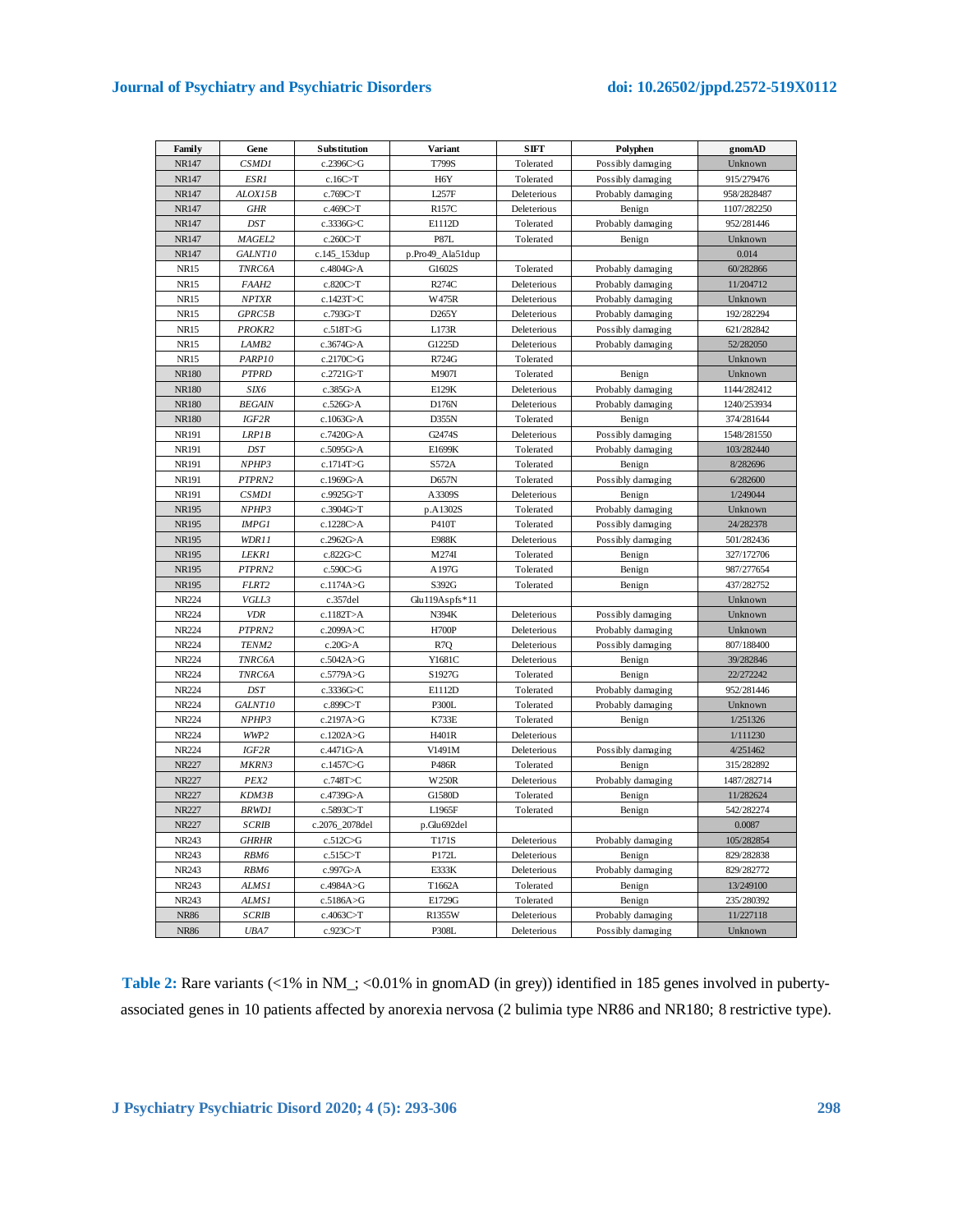In contrast, after filtering data, 9 healthy women (9/10) had at least one variant (no variant was observed in one control) (Table 3). In these subjects, the number of variants varied from 2 to 7 for each control individual. In total, 35 variants were identified including 6 variants not previously described in all genomic databases (Table 3). One variant was a frameshift variant (*BDNF*), and all other variants were missense variants (Table 3). In total, variants were identified in 31 candidate genes.

| Family            | Gene                | <b>Substitution</b> | <b>Variant</b>    | <b>SIFT</b> | Polyphen          | gnomAD      |
|-------------------|---------------------|---------------------|-------------------|-------------|-------------------|-------------|
| <b>DIP131</b>     | NFAT5               | c.1687T > G         | S563A             | Benign      | Benign            | Unknown     |
| <b>DIP131</b>     | TAC3                | c.248A > G          | <b>H83R</b>       | Deleterious | Possibly damaging | 42/282842   |
| DIP131            | <b>ARNTL</b>        | c.1600C>T           | P534S             | Tolerated   | Possibly damaging | 14/282434   |
| <b>DIP131</b>     | <i><b>GHRHR</b></i> | c.53C>T             | P <sub>18</sub> L | Tolerated   | Benign            | 31/185148   |
| DIP231            | ALOX15B             | c.22G>A             | V8M               | Deleterious | Probably damaging | 2/250166    |
| DIP231            | <b>MAGEL2</b>       | c.1357G>A           | D453N             | Tolerated   | Benign            | 1/249240    |
| <b>DIP40</b>      | EIF4G1              | c.4085T>C           | M1362T            | Deleterious | Probably damaging | 133/282808  |
| <b>DIP40</b>      | GALNT10             | c.1535G>A           | R512Q             | Deleterious | Probably damaging | 3/251458    |
| <b>DIP40</b>      | LRP1B               | c.11966 $C>T$       | S3989F            | Deleterious | Possibly damaging | 75/282328   |
| DIP <sub>40</sub> | UBA7                | c.2516G>A           | <b>R839H</b>      | Tolerated   | Benign            | 86/282146   |
| DIP <sub>40</sub> | <i>SEC16B</i>       | c.2180C>T           | S727L             | Tolerated   | Benign            | 131/254428  |
| <b>DIP40</b>      | CADPS2              | c.31T>C             | <b>S11P</b>       | Tolerated   | Benign            | 12/129752   |
| DIP48             | <b>DST</b>          | c.5948A>G           | K1983R            | Benign      | Benign            | Unknown     |
| DIP48             | LRP1B               | c.13114A>T          | N4372Y            | Deleterious | Benign            | 1532/282098 |
| <b>DIP48</b>      | TCF7                | c.353A > C          | <b>H118P</b>      | Deleterious | Probably damaging | Unknown     |
| <b>DIP48</b>      | CSMD1               | c.6671C>T           | T2224M            | Tolerated   | Probably damaging | 45/279852   |
| DIP <sub>60</sub> | <b>BDNF</b>         | c.99 100delAT       |                   |             |                   | 1/234032    |
| DIP <sub>60</sub> | <i>SEC16B</i>       | c.3145C>T           | R1049C            | Benign      | Probably damaging | 7/248758    |
| DIP <sub>60</sub> | <b>TRPC6</b>        | c.172C>T            | R58W              | Deleterious | Benign            | 269/277716  |
| <b>DIP60</b>      | WSCD1               | c.313C>T            | <b>R105C</b>      | Deleterious | Probably damaging | 4/149526    |
| DIP <sub>60</sub> | RAB29               | c.407G>A            | R136Q             | Tolerated   | Benign            | 4/251448    |
| DIP <sub>60</sub> | WDR25               | c.397C>T            | R133C             | Tolerated   | Benign            | 1224/282792 |
| <b>DIP60</b>      | PTPRN2              | c.590C>G            | A197G             | Tolerated   | Benign            | 987/277654  |
| <b>DIP286</b>     | CSMD1               | c.8935G>A           | G2979S            | Benign      | Probably damaging | 1522/279098 |
| <b>DIP286</b>     | ZNF131              | c.535G>A            | V179M             | Tolerated   | Benign            | Unknown     |
| <b>DIP50</b>      | CADPS2              | c.2440A > C         | N814H             | Deleterious | Probably damaging | 4/248764    |
| <b>DIP50</b>      | <b>PTPRD</b>        | c.2920C>T           | P974S             | Benign      | Benign            | Unknown     |
| <b>DIP50</b>      | UBA7                | c.1525G>A           | V509M             | Deleterious | Possibly damaging | 542/282784  |
| <b>DIP50</b>      | <b>BRWD1</b>        | c.3802A > G         | N1268D            | Tolerated   | Benign            | 3/248862    |
| <b>DIP50</b>      | HCRTR2              | c.1178G>A           | R393Q             | Tolerated   | Benign            | 7/250738    |
| DIP509            | NR0B1               | c.686A > G          | E229G             | Tolerated   | Benign            | Unknown     |
| DIP509            | RMII                | c.1000A>G           | <b>K334E</b>      | Tolerated   | Benign            | 910/282232  |
| <b>DRTT4541</b>   | <b>DST</b>          | c.2011A>C           | I671L             | Tolerated   | Benign            | 79/282636   |
| <b>DRTT4541</b>   | ALMS1               | c.11638C>T          | <b>H3880Y</b>     | Tolerated   | Benign            | 272/280380  |
| <b>DRTT4541</b>   | PRDM13              | c.710C>T            | A237V             | Tolerated   | Benign            | 768/174856  |

Table 3: Rare variants (<1% NM\_; <0.01% in gnomAD (in grey)) identified in genes involved in pubertyassociated genes in 10 unaffected women (in 9/10 women).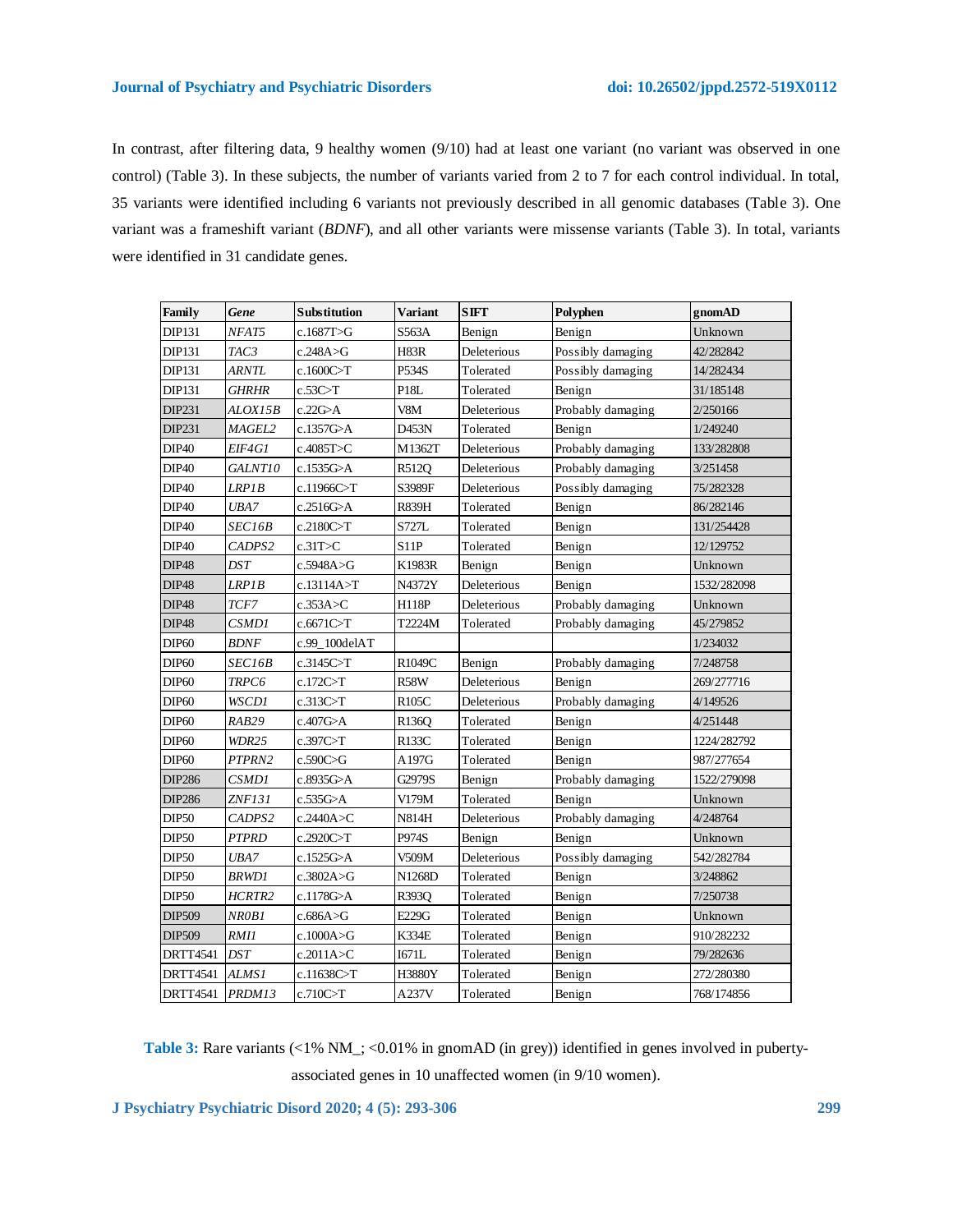# **4.2 Prediction of pathogenicity of variants**

Among the 52 puberty-related (PR) missense variants, 12 were considered as deleterious and probably damaging by all bioinformatic softwares. Among these potential pathogenic variants, two (*NPTXR, PTPRN2*) were not described in all genomic databases, and 4 (*FAAH2, LAMB2, GHRHR, SCRIB*) were considered as extremely rare (<0.1%). Moreover, 18 variants were considered as deleterious or probably damaging by one bioinformatic software (*GHR, DST (x3), TNRC6A (x2), PROKR2, LRP1B, CSMD1, NPHP3, WDR11, VDR, TENM2, GALNT10, WWP2, IGF2R, RBM6, UBA7*).

In contrast, in controls, among the 35 PR variants, only 6 were considered as deleterious and probably damaging by all bioinformatic softwares (*ALOX15B;EIF4G1; GALNT10; TCF7; WSCD1; CADPS2*). Among these potential pathogenic variants, only one (*TCF7*) was not described in all genomic databases, and all were considered as extremely rare (<0.1%). Moreover, 8 variants were considered as deleterious or probably damaging by one bioinformatic software.

# **4.3 Variants in candidate genes with significant sex-biases expression**

The fact that AN patients were predominantly female (with nine females affected for each male case observed) and that onset of its condition is classically around puberty highly suggested that genes with sex biases expression were potential candidates to explain AN vulnerability. Recently, O'Brien and colleagues [\(http://dx.doi.org/10.1101/483636\)](http://dx.doi.org/10.1101/483636) identified 2726 autosomal transcripts with significant sex biases expression. Among these transcripts, we found 8 of our 38 candidate genes (*CSMD1, TNRC6A, LRP1B, NPHP3, WDR11, PEX2, SCRIB, RBM6*). Moreover, using the SAGD database [\(http://bioinfo.life.hust.edu.cn/SAGD\)](http://bioinfo.life.hust.edu.cn/SAGD), we found that 18 of our candidate genes were found to be sex-associated genes which varied expression between females and males in Human (*PTPRD, CSMD1, VDR, GHRHR, MKRN3, HNF4A, ALOX15B, TENM2, PTPRK, SIX6, NPTXR, WSCD1, GPRC5B, PROKR2, LAMB2, UBA7, BEGAIN, GALNT10*). Interestingly, *BEGAIN, GALNT10, GHRHR, GPRC5B, HNF4A, LAMB2, MAGEL2, PTPRK, SIX6, UBA7*, and *VDR* showed a pituitary-specific sex-biased expression [19].

# **5. Discussion**

Puberty is a critical risk period for psychiatric disorders and more specifically for eating disorders (i.e., anorexia nervosa, bulimia nervosa) and their symptoms [7]. ED incidence increases across the pubertal period and becomes female predominant, and genetic influences on eating disorders significantly increase [20]. Ten years ago, a twin study showed that genetic factors might be important for pubertal risk for eating disorders in girls [21]. This study showed that there was essentially no genetic influence on eating disorder symptoms in pre-adolescent female twins, but significant genetic effects in twins during late adolescence. This conclusion was confirmed by two other twin studies [13, 22]. Moreover, investigations of shared genetic risk factors between eating disorder symptoms (e.g.,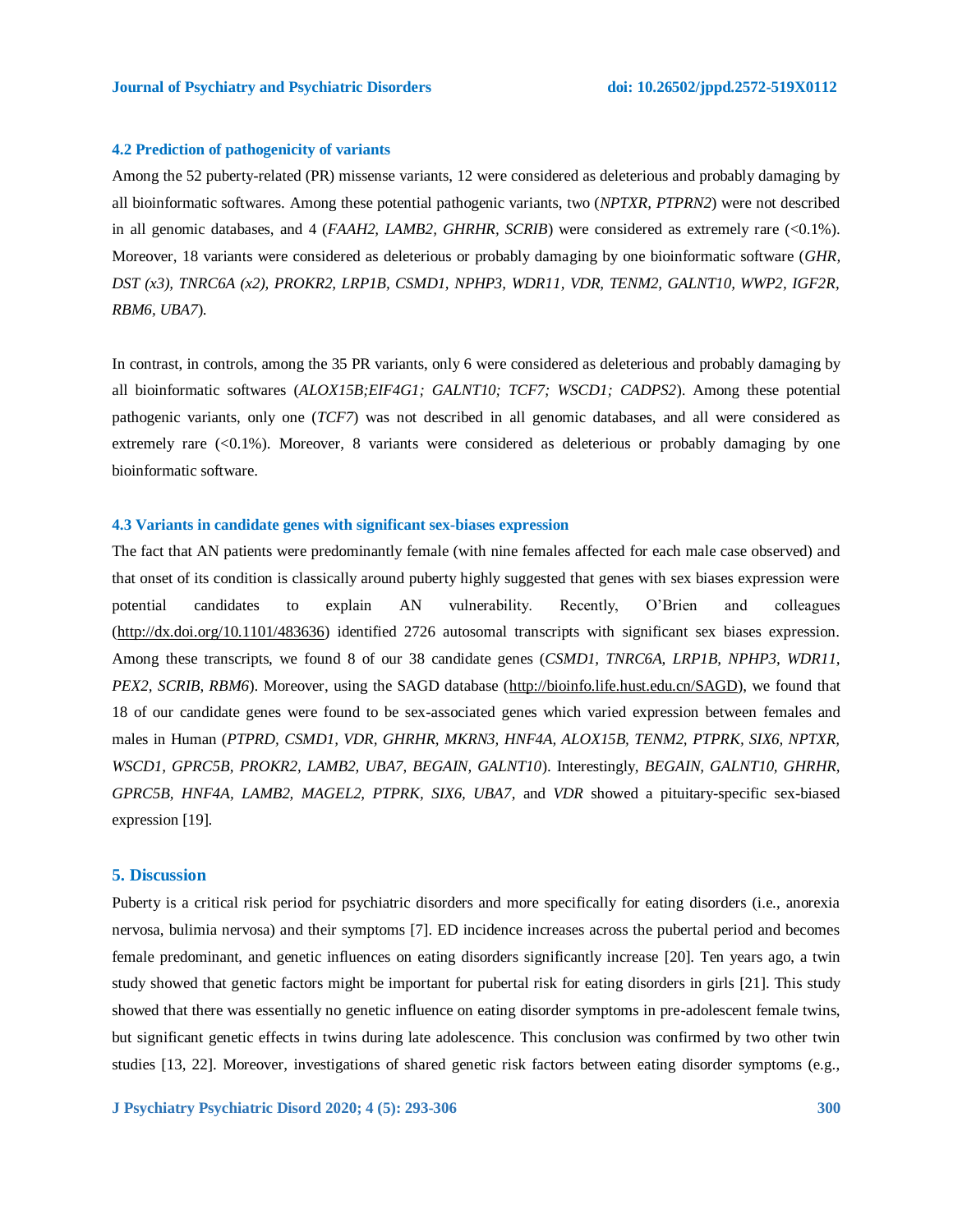overall eating disorder symptoms, dieting) and age at menarche or early pubertal timing showed that genetic risk factors (rather than environmental influences) entirely account for the co-occurrence of early menarche and eating disorder behaviors in girls [13].

To identify genetic factors that appear to become "activated" during the pubertal period increasing the phenotypic risk for AN in girls, we searched for rare variants in genes associated with age at menarche in 10 women affected by anorexia nervosa.

We identified an excess of rare variants in genes associated with age at menarche in AN patients as compared to controls. When its number is corrected by the total number of variant identified in the exome, the difference was not significant (Table 4). However, interestingly, we identified a significant enrichment of extremely rare variants and variants in genes previously identified associated with age of menarche (i.e. *TNC6CA, LAMB2* and *FAAH2*) (Table 4) [15]. Indeed, in 2015, Lunetta and colleagues found that five missense variants (in *ALMS1, LAMB2, TNRC6A, TACR3, PRKAG1*) and two X-chromosome loci (*IGSF1, FAAH2*) were associated with age of menarche [15]. In the present study, one AN patient carried three rare variants in these genes (p.G1225D in *LAMB2*, p.G1602S in *TNRC6A*, and p.R274C in *FAAH2*) and another AN patient two rare variants in *TNRC6A* (p.Y1681C, p.S1927C). TNRC6A encodes a trinucleotide repeat-containing gene 6A protein, a member of the trinucleotide repeat containing 6 protein family. It functions in post-transcriptional gene silencing through the RNA interference (RNAi) and microRNA pathways [23]. It associates with messenger RNAs and Argonaute proteins in cytoplasmic bodies known as GW-bodies or P-bodies [24]. Variants identified in our two AN patients (NR15, NR224) were located in the Cterminal part of the protein (amino acids 1603-1622, PABPC1-interacting motif-2), known to be important for translational repression, and may impair RNAi and microRNA-induced gene silencing affecting metabolic pathways [25]. LAMB2 encodes the Laminin subunit beta-2 protein, a member of the family of extracellular matrix glycoproteins, major non collagenous constituent of basement membranes implicated in a wide variety of biological processes including cell adhesion, differentiation, migration, signaling, and neurite outgrowth. Recently, compound heterozygous missense variants were identified in patients with congenital nephrotic syndrome, ocular abnormalities and neurodevelopmental delay [26]. Interestingly, Laminin b2 is highly expressed during pituitary development and may explain the abnormal parenchyma of the anterior pituitary gland in this patient. Taking into account the role of the hypothalamus-pituitary-adrenal axis in eating disorders, variant in *LAMB2* may play a role in the biological vulnerability to ED. Finally, FAAH2 encodes the Fatty acid amide hydrolase 2 (EC 3.5.1.99, oleamide hydrolase 2, anandamide amidohydrolase 2), a member of the serine hydrolase family of enzymes. Fatty acid amide hydrolase 2 degrades endocannabinoids and defects in this enzyme have been associated with neurologic and psychiatric disorders [27]. Patient carrying the missense variant p.A458S in this gene presented hypotonia, autistic features, seizures, but also anxiety disorder, suicidal ideas and feeding difficulties. Interestingly, we previously identified a rare variant (p.H312N) at the hemizygous state in a male patient with AN [28].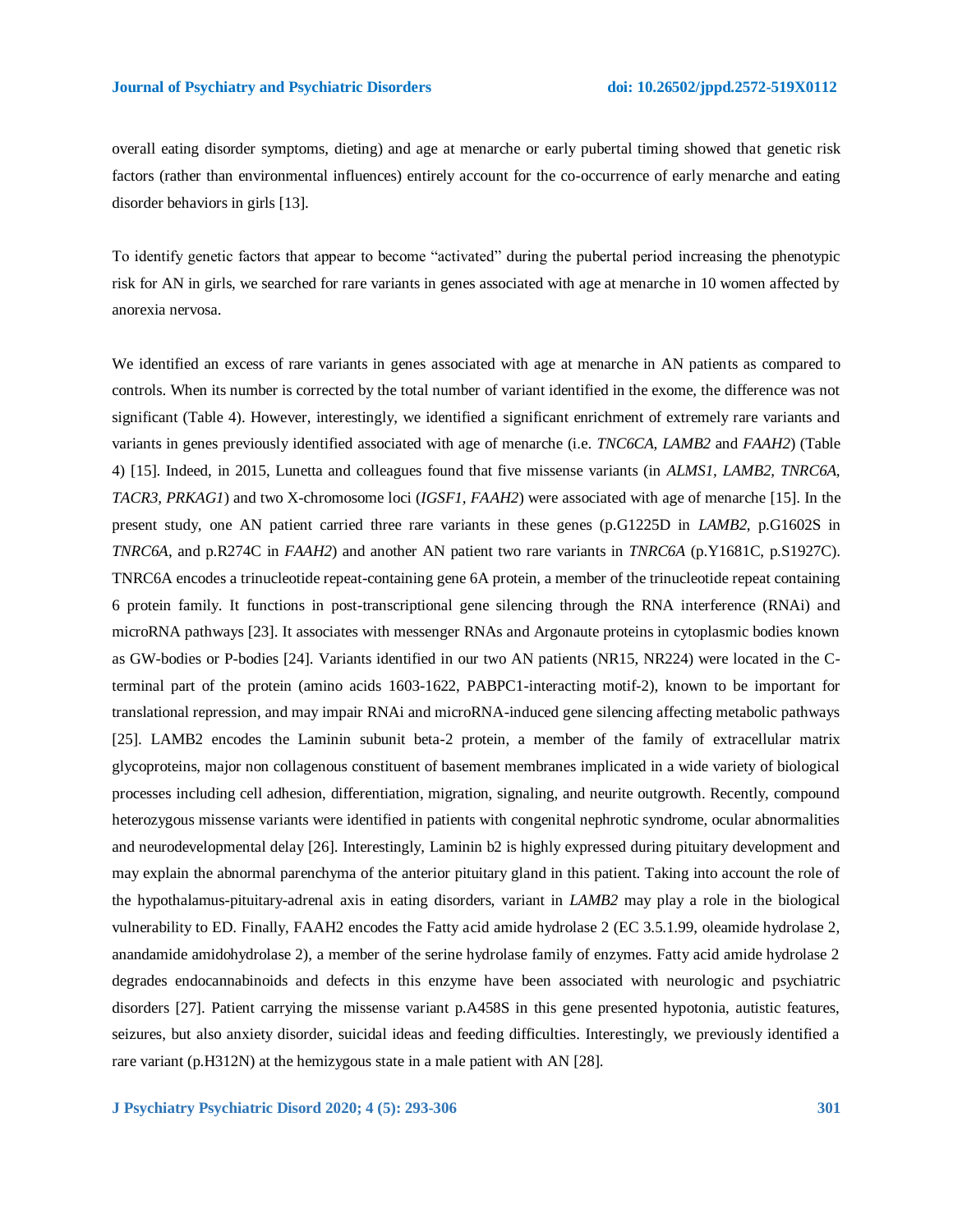| <b>Parameters</b>                                            | Anorexia<br>nervosa<br>$(n=10)$ | <b>Healthy</b><br><b>Controls</b><br>$(n=10)$ | p Value                  |
|--------------------------------------------------------------|---------------------------------|-----------------------------------------------|--------------------------|
| Number of mutated individuals                                | 9                               | 9                                             | $\overline{\phantom{a}}$ |
| Number of variants per individual                            | 2 to 11                         | $2$ to $7$                                    | $\overline{\phantom{0}}$ |
| Number of total variants $\langle 5\% \rangle$ in the exome  | 14692                           | 13536                                         | $\overline{\phantom{a}}$ |
| Number of total variants $\left($ < 1%) in the exome         | 10307                           | 9489                                          | 0.1487                   |
| Number of variants                                           | 52                              | 35                                            | 0.1494                   |
| Number of unknown variant                                    | 11                              | 6                                             | 0.6991                   |
| Number of mutated genes                                      | 38                              | 31                                            | 0.0802                   |
| Number of deleterious variants                               | 13                              | 6                                             | 0.3844                   |
| Number of extremely rare variants                            | 19                              | 20                                            | 0.0581                   |
| Number of variants in genes associated with age of menarche* | 5                               | $\Omega$                                      | 0.0588                   |
| Number of variants in puberty diseases genes**               | 4                               | $\mathfrak{D}$                                | 0.7211                   |
| Number of variants in GWAS candidate genes***                | 29                              | 32                                            | 0.0004                   |
| Number of variants in literature-based genes <sup>\$</sup>   | 3                               |                                               | 0.5248                   |

**Table 4:** Comparison between the frequency of variants (taking into account their frequency in gnomAD database) in the cohort of AN patients and of control women.\* genes associated with age of menarche  $(n=7)$  (15), \*\* genes involved in rare Mendelian disorders of puberty (n=23) [29], \*\*\* genes associated with age of menarche (n=145) [29], \$ Literature-based genes [16-17, 30-32] (n=10).

In the present study we identified rare variants in genes initially associated with age of menarche by GWAS analysis and confirmed by other approaches. This is the case for *MKRN3* (NR227) and *VGLL3* (NR224).Up to now, one of the most relevant gene underlying central precocious puberty (CPP) is the makorin ring finger protein 3 gene (*MKRN3*) [33]. MKRN3 is a single-exon, maternally imprinted gene, which is expressed only from the paternal allele. Consequently, only paternally-inherited loss-of-function mutations in MKRN3 cause CPP. Interestingly, MKRN3 is expressed in the mouse and human hypothalamus, a structure containing integrative systems that support physiological processes such as food intake and energy expenditure [34]. VGLL3 is a transcriptional co-factor that binds TEAD family transcription factors to regulate events ranging from wing development in fly, to muscle fibre composition and immune function in mice. Interestingly, Vgll3 play a role in the sex-biased disorders such as autoimmune diseases and may participate to the sex-biased rate of anorexia nervosa. We hypothesize that these genes account for, at least part of, the underlying shared genetic factors between age at menarche and eating disorders [13].

We also identified 29 GWAS puberty-associated genes via coding variation, without significant enrichment as compared to general population and our control sample including 10 unaffected women. The majority of these genes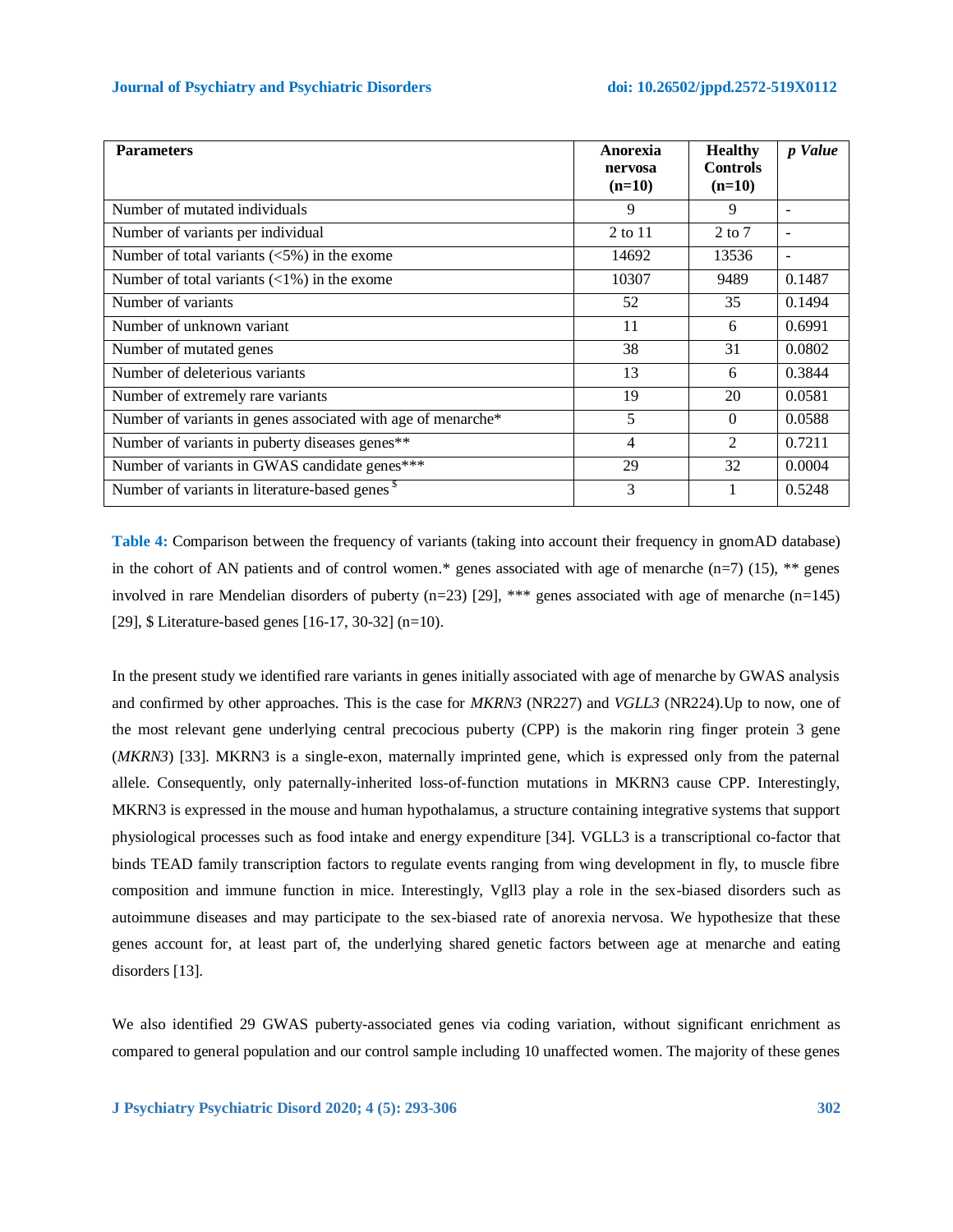are localized in candidate regions for age of menarche and puberty, but were not clearly involved in puberty. For example, this is the case for the rare variant in *PTPRN2* (NR224). PTPRN2 is also known la-2beta and was identify as a candidate associated with pediatric obesity [35, 36].

### **6. Conclusions**

To conclude, although pubertal timing increases risk for eating disorders, the nature of the association between pubertal timing and eating disorders is unclear [37-39]. Puberty involves many physical, psychological, and emotional changes all of which likely play an important and complex role in the association between pubertal timing and eating disorders. The genes involved in puberty timing likely interact with aspects of the environment to increase vulnerability to develop ED at puberty, and previous reports have shown that the association between puberty and eating disorders is due to genetic factors [13]. Our results suggest that rare variants in genes involved in puberty timing such as *TNRC6A*, *LAMB2* and *FAAH2* may contribute to the vulnerability to AN during puberty and support causal links with anorexia nervosa susceptibility.

# **Disclosure and Conflict of Interest**

The authors report no conflict of interest.

### **Funding Source**

This study was supported by Institut National de la Recherche Médicale INSERM and by Fondation Maladies Rares.

### **Acknowledgments**

We thank the patients for their enthusiastic participation and all physicians from the different medical and psychiatric centres.

# **Credit Author Statement**

Thierry Bienvenu and Nicolas Ramoz had full access to all data in the study and take responsibility for the integrity of the data and the accuracy of the data analysis. Concept and Design: Thierry Bienvenu, Nicolas Ramoz; Acquisition, analysis and interpretation of the data: Thierry Bienvenu, Nicolas Lebrun, Philip Gorwood, Nicolas Ramoz; Drafting of the manuscript: Thierry Bienvenu, Philip Gorwood, Nicolas Ramoz; Patient's inclusion: Julia Clarke, Philibert Duriez; Technical analysis: Nicolas Lebrun.

# **Compliance with Ethical Standards**

**Ethical approval** All procedures performed in this study were in accordance with the ethical standards of our national research committee (Comité Protection Personnes Paris Pitié Salpétrière N°33-03) and with the 1964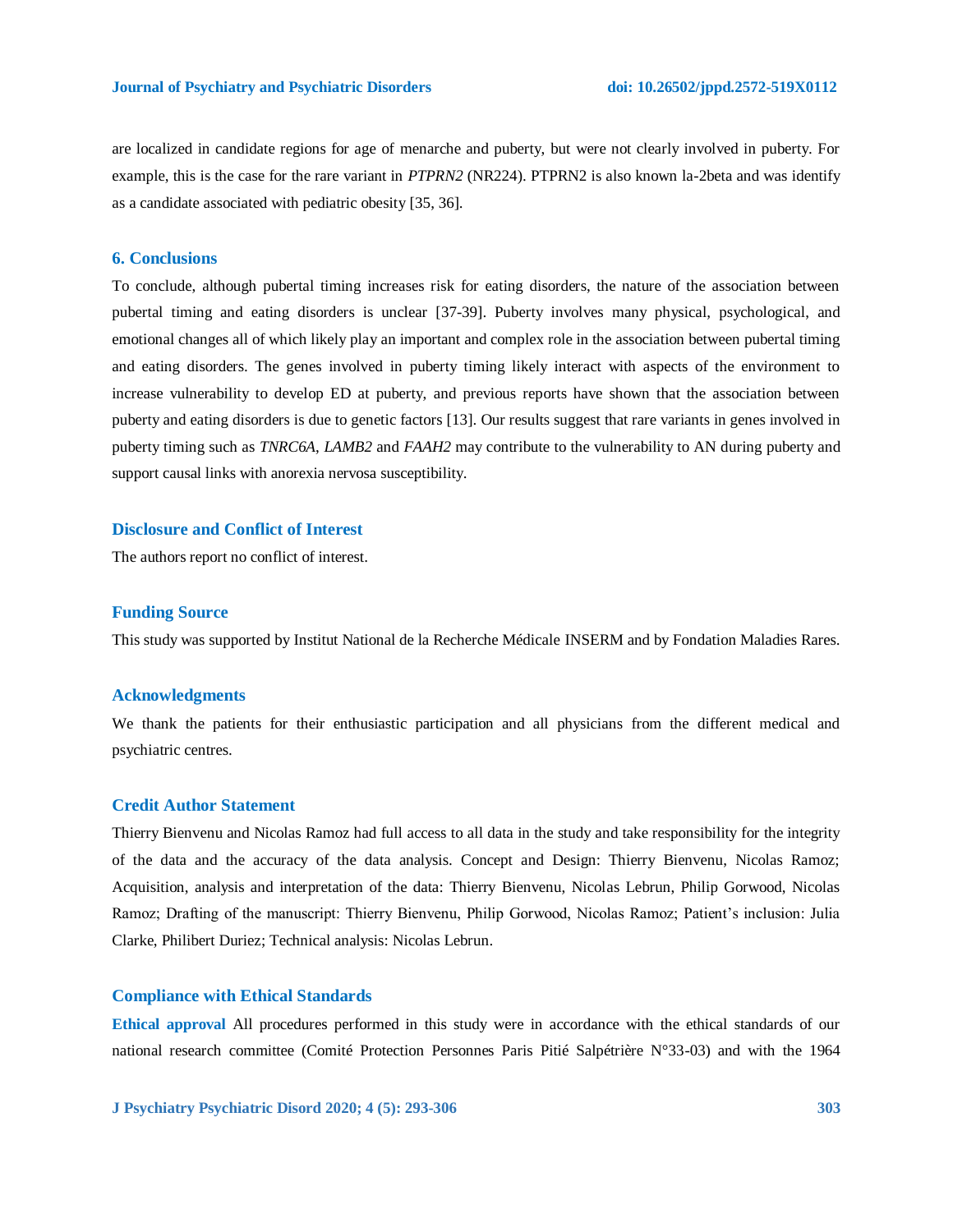Helsinki declaration and its later amendments. Informed written consent was obtained from all patients included in the study.

# **References**

- 1. Mantzoros CS, Flier JS, Rogol AD. A longitudinal assessment of hormonal and physical alterations during normal puberty in boys. V. Rising leptin levels may signal the onset of puberty. J. Clin. Endocrinol. Metab 82 (1997): 1066-1070.
- 2. Cesario SK, Hughes LA. Precocious puberty: a comprehensive review of literature. J. Obst. Gynecol. Neonat. Nursing 36 (2007): 263-274.
- 3. Hughes IA. Releasing the brake on puberty. N. Engl. J. Med 368 (2013): 2513-2515.
- 4. Abreu AP, Kaiser UB. Pubertal development and regulation. Lancet Diabetes Endocrinol 4 (2016) : 254- 264.
- 5. Day FR, Thompson DJ, Helgason H, et al. Genomic analyses identify hundreds of variants associated with age at menarche and support a role for puberty timing in cancer risk. Nat. Genet 49 (2017): 834-841.
- 6. Witchel SF. Genetics, Genome-Wide Association Studies, and Menarche. Sem.Reprod. Med 34 (2016): 205-214.
- 7. Hayward C, Killen JD, Wilson DM, et al. Psychiatric risk associated with early puberty in adolescent girls. J.Am. Acad. Child Adolesc. Psychiatry 36 (1997): 255-262.
- 8. Klump KL, Kaye WH, Strober M. The evolving genetic foundations of eating disorders. Psy. Clin. North Am 24 (2001): 215-225.
- 9. Klump KL, McGue M, Iacono WG. Differential heritability of eating attitudes and behaviors in prepubertal versus pubertal twins. Int. J. of Eat. Disord 33 (2003): 287-292.
- 10. Gorwood P, Kipman A, Foulon C. The human genetics of anorexia nervosa. Eur. J. Pharmacol 480 (2003): 163-170.
- 11. Culbert KM, Burt SA, McGue M, et al. Puberty and the genetic diathesis of disordered eating attitudes and behaviors. J. Abnormal Psy 118 (2009): 788-796.
- 12. Klump KL, Culbert KM, Slane JD, et al. The effects of puberty on genetic risk for disordered eating: evidence for a sex difference. Psy. Med 42 (2012): 627-637.
- 13. Baker JH, Thornton LM, Bulik CM, et al. Shared genetic effects between age at menarche and eating disorders. J. Adolesc Health 51 (2012): 491-496.
- 14. Elks CE, Perry JR, Sulem P, et al. Thirty new loci for age at menarche identified by a metaanalysis of genome-wide association studies. Nat. Genet 42 (2010): 1077-1085.
- 15. Lunetta KL, Day FR, Sulem P, et al. Rare coding variants and X-linked loci associated with age at menarche. Nat. Commun 6 (2015): 7756.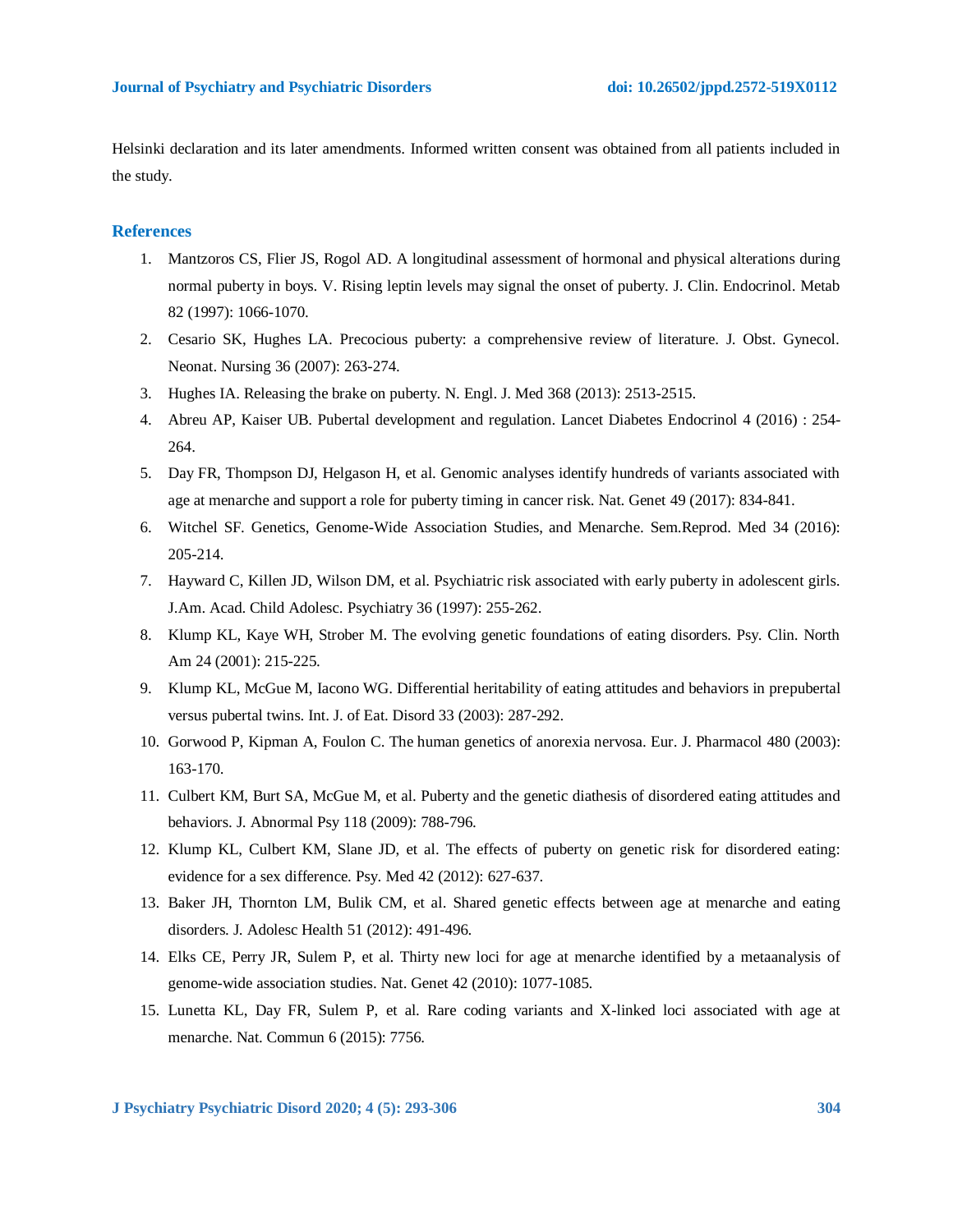- 16. Yermachenko A, Dvornyk V. UGT2B4 previously implicated in the risk of breast cancer is associated with menarche timing in Ukrainian females. Gene 590 (2016): 85-89.
- 17. Yang L, Li L, Peters SAE, et al. Age at Menarche and Incidence of Diabetes: A Prospective Study of 300,000 Women in China. Am. J. Epidemiol 187 (2018): 190-198.
- 18. Bienvenu T, Lebrun N, Clarke J, et al. De novo deleteriousvariants that may alter the dopaminergic reward pathway are associated with anorexia nervosa. Eat Weight Disord (2019).
- 19. Kassam I, Wu Y, Yang J, et al. Tissue-specific sex differences in human gene expression. Hum. Mol. Genet 28 (2019): 2976-2986.
- 20. Hudson JI, Pope HG Jr. Genetic epidemiology of eating disorders and co-occurring conditions: the role of endophenotypes. Int. J. Eat Disord 40 (2007): S76-S78.
- 21. Klump KL, Keel PK, Sisk C, et al. Preliminary evidence that estradiol moderates genetic influences on disordered eating attitudes and behaviors during puberty. Psy. Med 40 (2010): 1745-1753.
- 22. Harden KP, Mendle J, Kretsch N. Environmental and genetic pathways between early pubertal timing and dieting in adolescence: distinguishing between objective and subjective timing. Psy. Med 42 (2012): 183-193.
- 23. Nishi K, Nishi A, Nagasawa T, et al. Human TNRC6A is an Argonaute-navigator protein for microRNAmediated gene silencing in the nucleus. RNA 19 (2013): 17-35.
- 24. Suzawa M, Noguchi K, Nishi K, et al. Comprehensive Identification of Nuclear and Cytoplasmic TNRC6A-Associating Proteins. J. Mol. Biol 429 (2017): 3319-3333.
- 25. Zipprich JT, Bhattacharyya S, Mathys H, et al. Importance of the C-terminal domain of the human GW182 protein TNRC6C for translational repression. RNA 15 (2009): 781,793.
- 26. Tahoun M, Chandler JC, Ashton E, et al. Mutations in LAMB2 associate with albuminuria and Optic Nerve Hypoplasia with Hypopituitarism. J. Clin. Endocrinol. Metab (2019): dgz216.
- 27. Sirrs S, van Karnebeek CD, Peng X, et al. Defects in fatty acid amide hydrolase 2 in a male with neurologic and psychiatric symptoms. Orphanet J Rare Dis 10 (2015): 38.
- 28. Lombardi L, Blanchet C, Poirier K, et al. Anorexia nervosa is associated with Neuronatin variants. Psy. Genet 29 (2019): 103-110.
- 29. Hou H, Uusküla-Reimand L, Makarem M, et al. Gene expression profiling of puberty-associated genes reveals abundant tissue and sex-specific changes across postnatal development. Hum. Mol. Genet 26 (2017): 3585-3599.
- 30. Demerath EW, Liu CT, Franceschini N, et al. Genome-wide association study of age at menarche in African-American women. Hum. Mol. Genet 15 (2013): 3329-3346.
- 31. Pyun JA, Kim S, Cho NH, et al. Genome-wide association studies and epistasis analyses of candidate genes related to age at menarche and age at natural menopause in a Korean population. Menopause 21 (2014): 522-529.